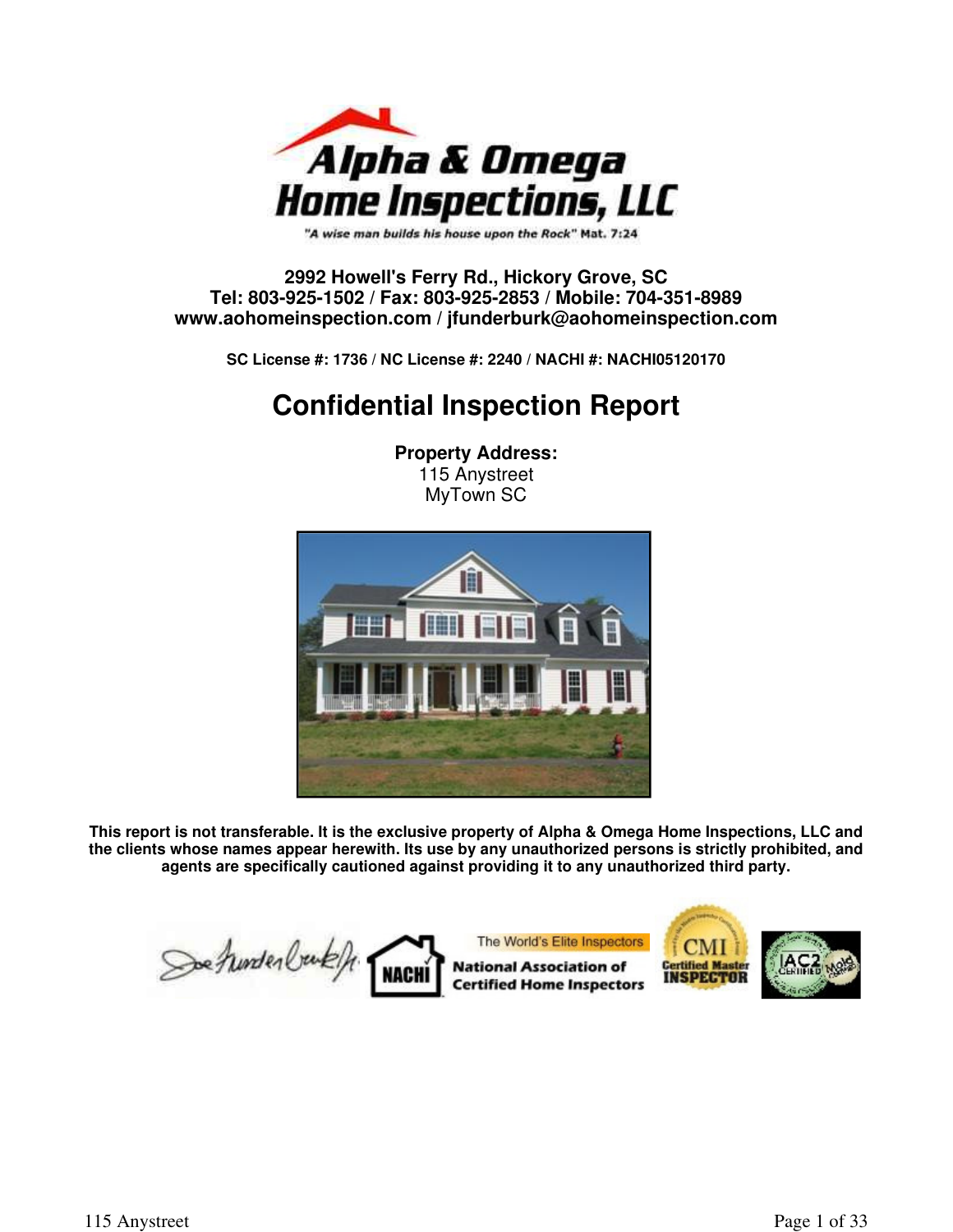| <b>Date:</b> 3/8/2010                   | <b>Time: 02:00 PM</b> | <b>Report ID: Sample Report -</b><br><b>New Construction</b> |
|-----------------------------------------|-----------------------|--------------------------------------------------------------|
| Property:<br>115 Anystreet<br>MyTown SC | Customer:             | <b>Real Estate Professional:</b>                             |

Any locations given, such as "left front", are oriented as if looking at the house from the front yard.

**This is an actual report for a real client performed on a new home in 2010. All identifying information has been removed, including the cover page photo which is for illustration purposes only. This is not the full report! Some of the informational items have been excluded for the sake of making the report smaller while trying to give you a 'big picture' overview. This report is the exclusive property of Alpha & Omega Home Inspections, LLC and may not be copied or reproduced in any manner without our written consent.**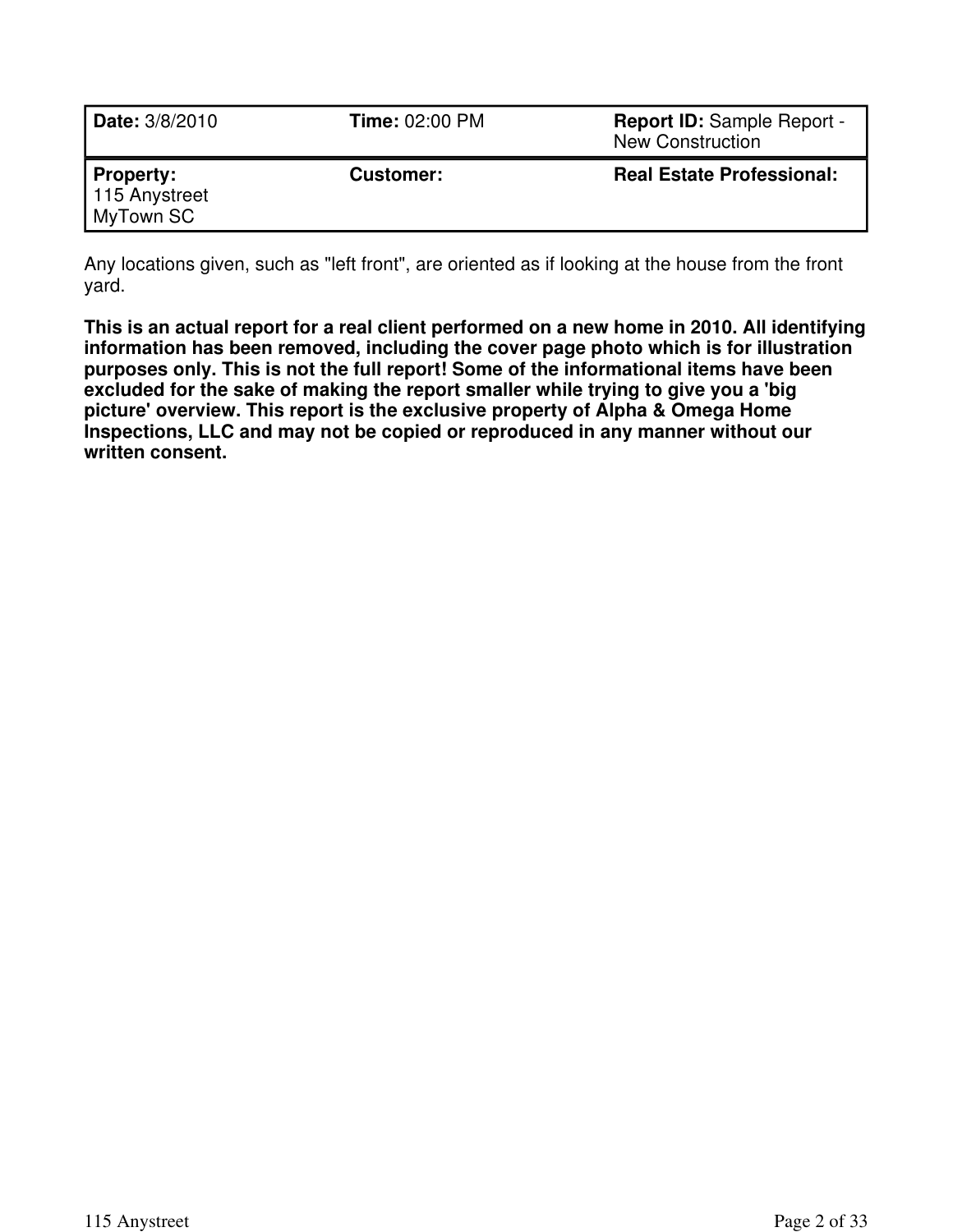#### **1. Exterior**

With the exception of townhomes, condominiums, and residences that are part of a planned urban development or PUD, we evaluate the following exterior features: driveways, walkways, handrails, guardrails, carports and garages, patio covers, decks, building walls, fascia and trim, balconies, doors, windows, lights, and outlets. However, unless prior arrangements are made we do not evaluate any detached structures such as detached garages, storage sheds, fences, play sets, boat docks, stables, etc. The exterior inspection is an attempt to identify all visual defects, but it is not a board-by-board/brick-by-brick exterior inspection and we do not guarantee that every single instance of an exterior defect will be identified. The wall sheathing beneath the siding may or may not be covered with a water proofing



membrane, commonly called "house wrap". While it may not be required, it is recommended but we do not verify its presence or absence or otherwise view behind the siding because to do so would require dismantling the siding system. We do not evaluate underground drainage systems, underground storage tanks, or anything underground. We do not evaluate any mechanical or remotely controlled components, such as driveway gates. Also, we do not evaluate landscape components, such as trees, shrubs, fountains, ponds, statuary, pottery, fire pits, patio fans, heat lamps, and decorative or low-voltage lighting. In addition, we do not generally comment on coatings or cosmetic deficiencies and the wear and tear associated with the passage of time, which would be apparent to the average person. Regarding wood decay, if we identify it we do so by actual probing of the wood. Finally, cracks in hard surfaces can imply the presence of expansive soils that can result in continuous movement, but this could only be confirmed by a geological evaluation of the soil.

| IN NI NP RR |                                           |   |  |   |             | <b>Styles &amp; Materials</b><br><b>Siding Material:</b> |
|-------------|-------------------------------------------|---|--|---|-------------|----------------------------------------------------------|
| 1.0         | <b>GRADING, DRAINAGE &amp; VEGETATION</b> | X |  |   |             | Vinyl                                                    |
| 1.1         | <b>IDRIVEWAYS &amp; WALKWAYS</b>          | Χ |  |   |             | <b>Trim Material:</b><br>Vinyl trim                      |
| 1.2         | <b>TRIM</b>                               |   |  |   | X.          | Wood trim                                                |
| 1.3         | SIDING / WALL COVERINGS                   |   |  |   | X           | <b>Door Material:</b><br>Metal clad                      |
| 1.4         | <b>EAVES, SOFFITS AND FASCIAS</b>         | Χ |  |   |             | <b>Window Type:</b>                                      |
| 1.5         | <b>STEPS &amp; HANDRAILS</b>              |   |  |   | X           | Vinyl double-glazed insulated<br>type                    |
| 1.6         | <b>I</b> PAINT                            |   |  |   | X.          | <b>Appurtenance:</b>                                     |
| 1.7         | <b>WINDOWS</b>                            | Χ |  |   |             | Covered porch<br>Sidewalk                                |
| 1.8         | DOORS (Exterior)                          |   |  |   | X.          | Driveway:                                                |
| 1.9         | <b>STORM WINDOWS &amp; DOORS</b>          |   |  | X |             | Concrete                                                 |
|             | 1.10 SCREENS                              |   |  |   | X.          |                                                          |
|             | 1.11 PORCHES                              | X |  |   |             |                                                          |
|             | 1.12 DECKS, PATIOS, AND BALCONIES         |   |  | X |             |                                                          |
|             | 1.13 CHIMNEY                              |   |  | Χ |             |                                                          |
|             | 1.14 HOUSE ADDITIONS OR ALTERATIONS       |   |  | Χ |             |                                                          |
|             | 1.15 OTHER                                |   |  |   | X.          |                                                          |
|             |                                           |   |  |   | IN NI NP RR |                                                          |

IN=Inspected, NI=Not Inspected, NP=Not Present, RR=Repair or Replace or Investigate

#### **Comments:**

**1.0** Moisture intrusion is a perennial problem with which you should be aware. It involves a host of interrelated factors, and can be unpredictable, intermittent, or constant. When moisture intrusion is not self evident, it can be inferred by musty odors, peeling paint or plaster, efflorescence, or salt crystal formations, rust on metal components, and wood rot. However, condensation and humidity can produce similar conditions if the temperature in an area is not maintained above the dew point. Regardless, if the interior floors of a residence are at the same elevation or lower than the exterior grade we could not rule out the potential for moisture intrusion and would not endorse any such areas. Nevertheless, if such conditions do exist, or if you or any member of your family suffers from allergies or asthma, you should schedule a specialist inspection.

Water can be destructive and foster conditions that are deleterious to health. For this reason, the ideal property will have soils that slope away from the residence a minimum of 6 inches within the first 10 feet and the interior floors will be several inches higher than the exterior grade. Also, the residence will have roof gutters and downspouts that discharge into area drains with catch basins that carry water away to hard surfaces. (However, we do not inspect and cannot guarantee the condition of any underground drainage system.) If a property does not meet this ideal, or if any portion of the interior floor is below the exterior grade, we cannot endorse it and recommend that you consult with a grading and drainage contractor, even though there may not be any evidence of moisture intrusion. The sellers or occupants will obviously have a more intimate knowledge of the site than we could possible hope to have during our limited visit, however we have confirmed moisture intrusion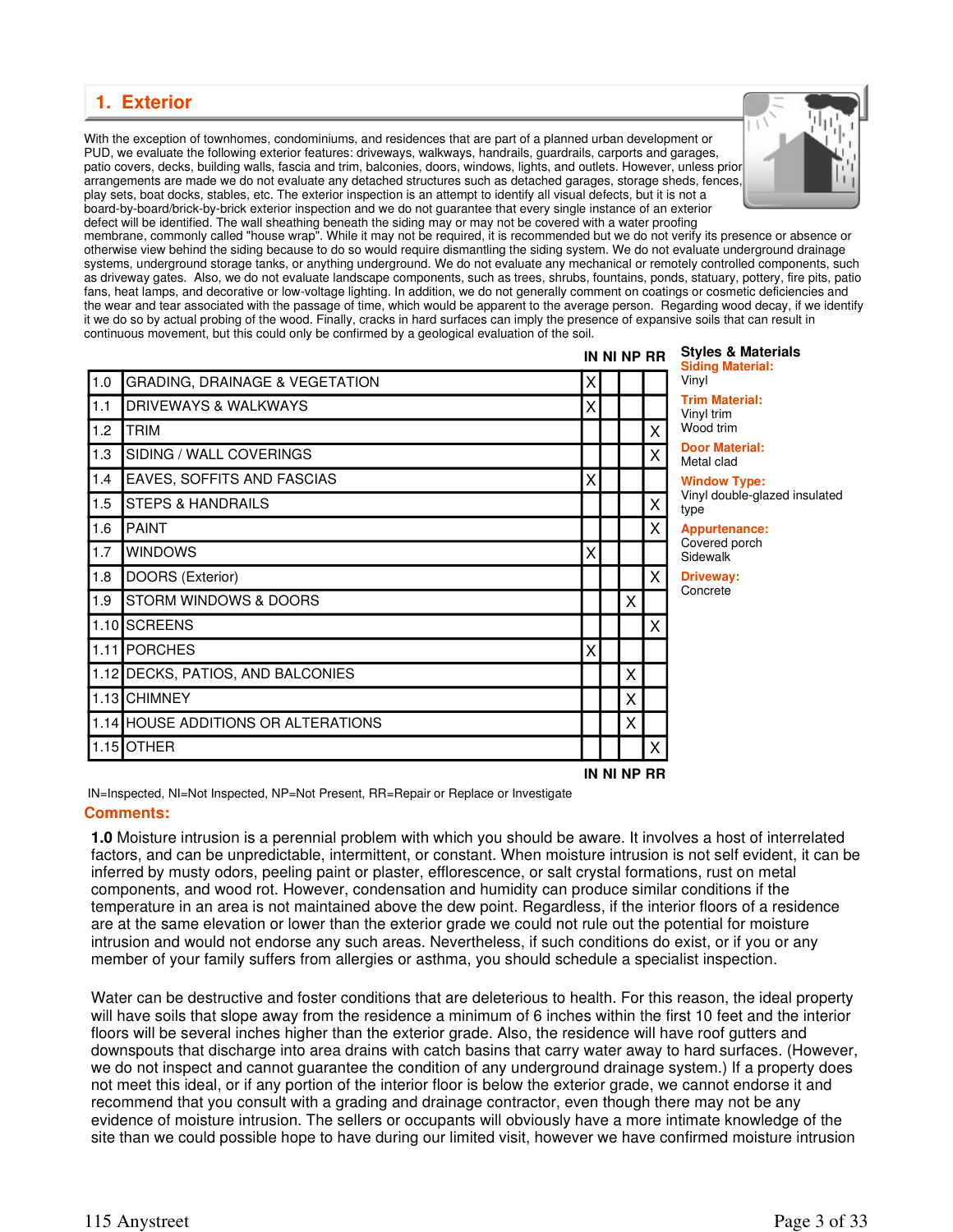in residences when it was raining that would not have been apparent otherwise. Also, in conjunction with the cellulose material found in most modern homes, moisture can facilitate the growth of biological organisms that can compromise building materials and produce mold-like substances that can have an adverse affect on health. For the above reasons, we recommend that you view the property during a period of prolonged or heavy rain prior to close of escrow.

**1.1** There are predictable cracks in the walkway that would not necessarily need to be serviced. However, sealing cracks is generally recommend to prevent them from widening during freeze-thaw cycles.

1.2 The vinyl trim at the side entry door is not tight against the door trim. The potential for water entry around the door exists. Service by a qualified contractor is recommended.



1.3 (1) The vinyl siding at the right side has one or more loose sections that may expose the sheathing to moisture. Repair or replacement of the affected sections is recommended.



 $(2)$  A wall penetration near the electric meter were not adequately sealed. Service to seal the opening(s) is recommended. Failure to seal the opening could allow water to enter unintended areas.



 $\triangle$  (3) The vinyl siding at the left side has one or more holes that may expose the sheathing to moisture. Repair or replacement of the affected sections is recommended.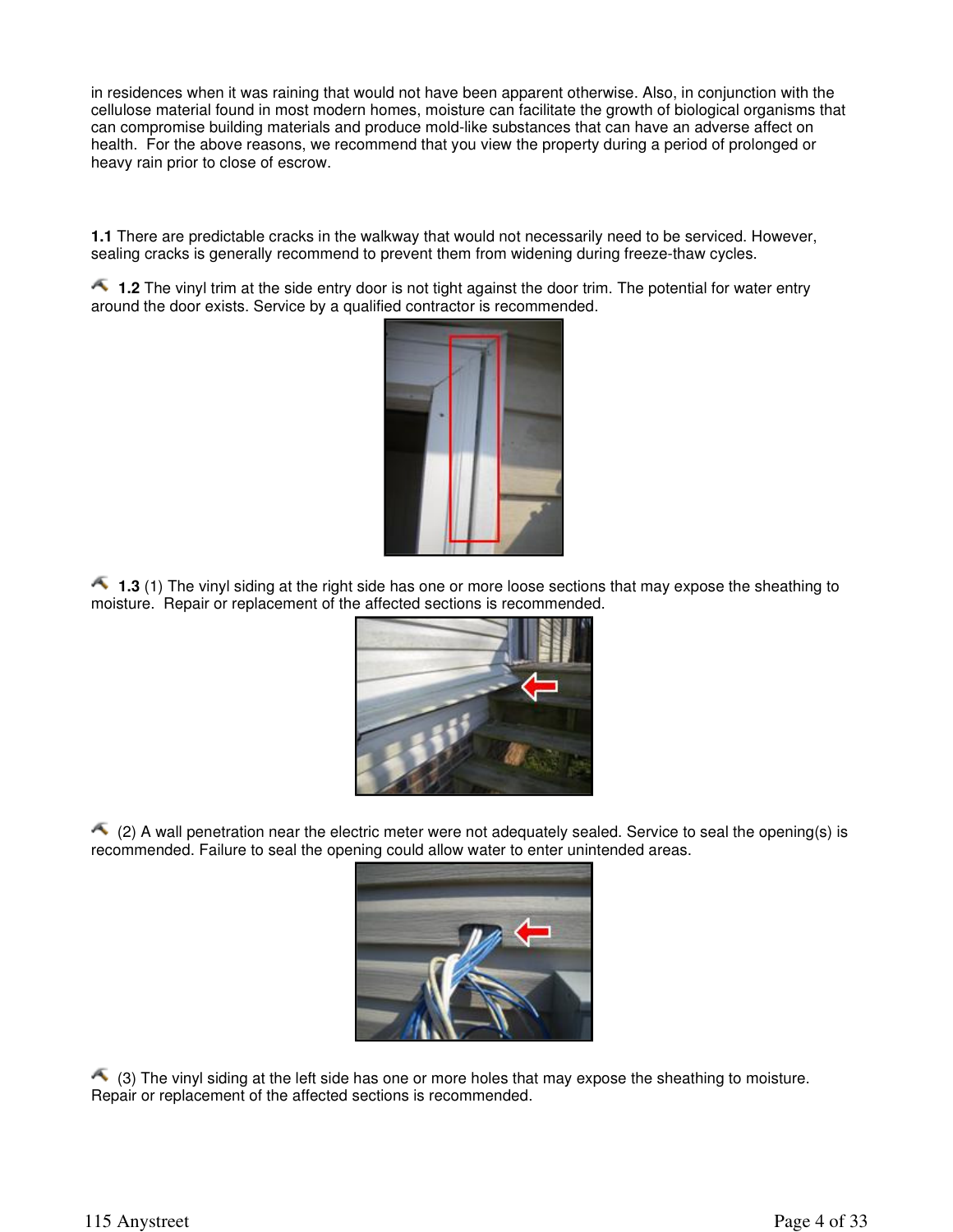

1.5 Openings or cracks exist in the mortar between the brick steps at the front porch that should be repointed to prevent long-term deterioration of the steps during freeze-thaw cycles.



1.6 Sections of the house trim need paint (porch rails, trim, etc.). Bare wood was exposed to the elements.



**1.8** (1) There is no peep hole at the main entry, and you may wish to have one installed for security reasons.

 $\triangle$  (2) The threshold is not caulked or sealed at the main and side entry doors. Sealant is recommended to prevent water from wicking up into the door frame resulting in deterioration to the wood door jambs.



 $\triangle$  (3) The main entry and side entry door frame is missing caps over the screw holes.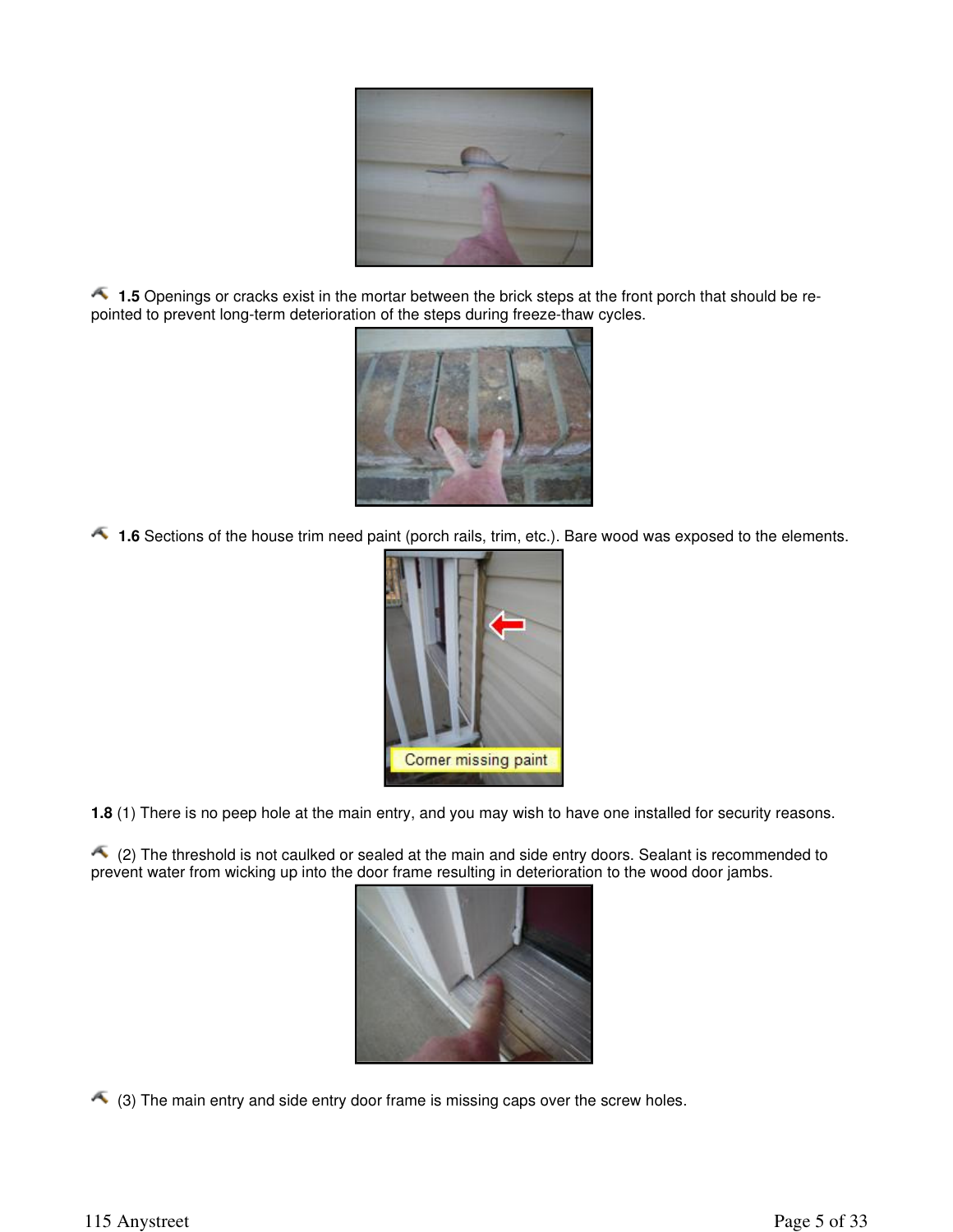

1.10 Three of the window screens are damaged (2 at bay window, 1 at master bedroom), and you may wish to have them repaired.

1.11 (1) The flashing for the front of the home was not visible. The only material visible was "house wrap", which is not an approved flashing material. The potential for water to penetrate behind the front porch and siding may exist. We suggest that you have the installation method evaluated by a licensed general contractor.



 $\triangle$  (2) The flashing for the side porch was sub-standard and may not be effective in preventing water entry against the house framing. The potential for water to penetrate behind the porch and siding may exist. We suggest that you have the installation method evaluated by a licensed general contractor.



1.15 One or more underground pipes exists on the property. As mentioned in our contract, we do not inspect any underground components. We offer this information as a courtesy and you may want to further investigate the pipe, and its purpose.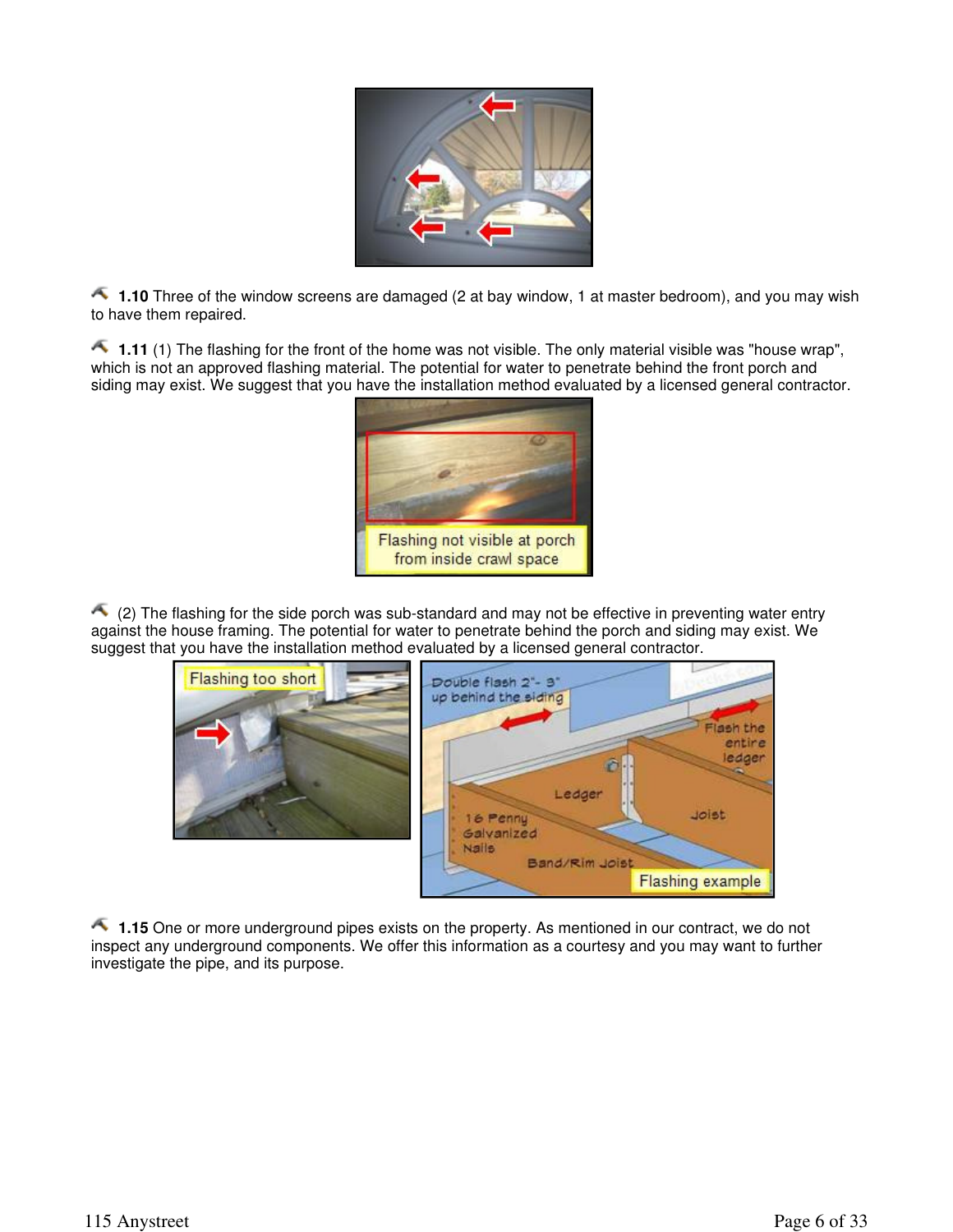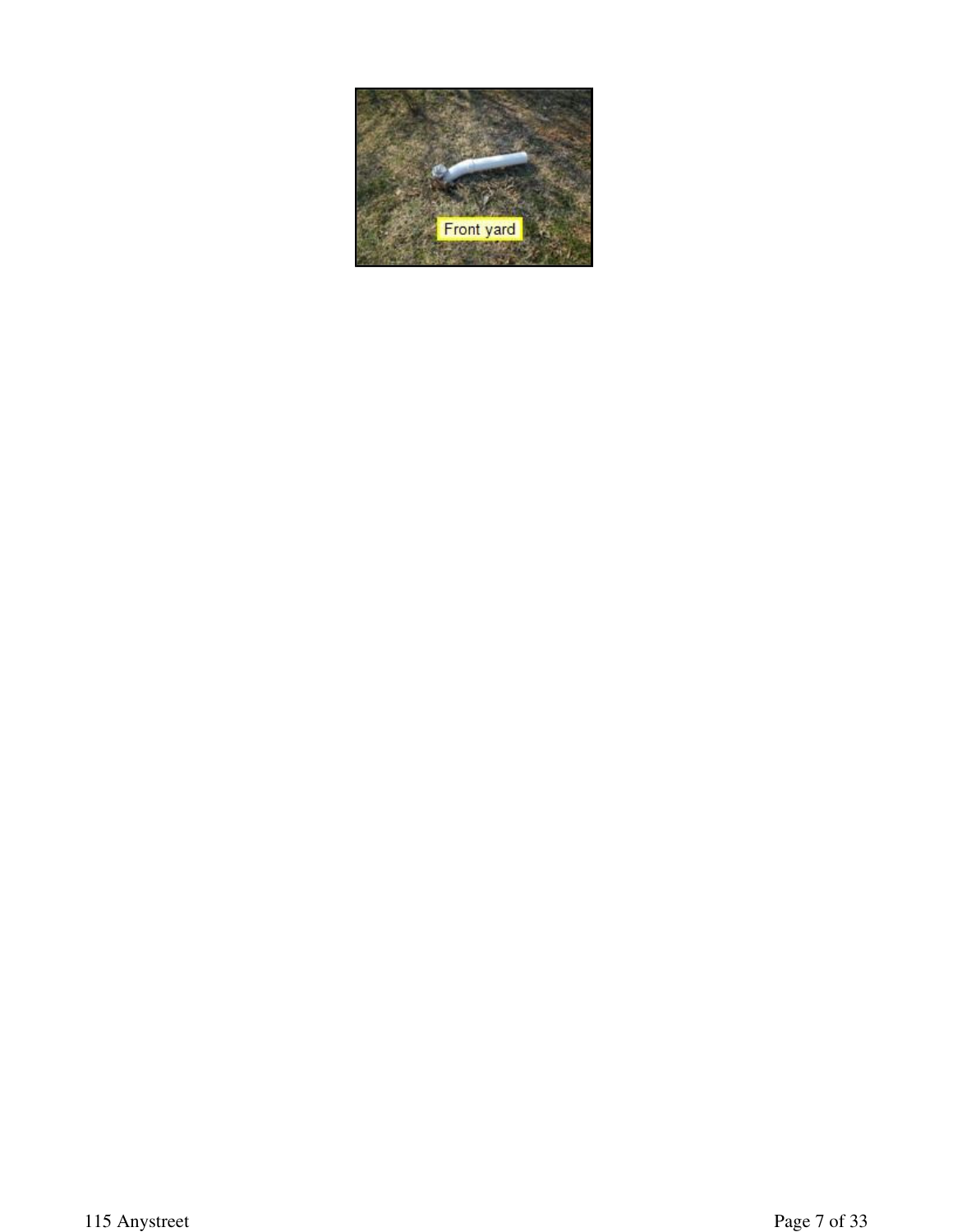#### **2. Roofing, Guttering & Other Roof Components**

There are many different roof types, which we may evaluate by walking on their surfaces. If we are unable or unwilling to do this for any reason, we will indicate the method that was used to evaluate them. Every roof will wear differently relative to its age, the number of its layers, the quality of its material, the method of its application, its exposure to direct sunlight or other prevalent weather conditions, and the regularity of its maintenance. Regardless of its design-life, every roof is only as good as the waterproof membrane beneath it, which is concealed and cannot be examined without removing the roof material. In fact, the material on the majority of pitched roofs is not designed to be waterproof but only water-resistant. However, what remains true of all roofs is that, whereas their condition can be evaluated, it is



virtually impossible for anyone to detect a leak except as it is occurring or by specific water tests, which are beyond the scope of our service. Even water stains on ceilings, or on the framing within attics, could be old and will not necessarily confirm an active leak without some corroborative evidence, and such evidence can be deliberately concealed. Consequently, only the installers can credibly guarantee that a roof will not leak, and they do. We evaluate every roof conscientiously, but we will not predict its remaining life expectancy, or guarantee that it will not leak. We do not confirm that the roof was installed according to the manufacturer's instructions. Naturally, the sellers or the occupants of a residence will generally have the most intimate knowledge of the roof and of its history. Therefore, we recommend that you ask the sellers about it, and that you either include comprehensive roof coverage in your home insurance policy, or that you obtain a roof certification from an established local roofing company. If we do not walk the roof, and we are not required to do so, the limitations of using binoculars or ladders at eaves is that the upside of chimneys, flashings, dormers, etc. may not always be visible. Regarding gutters, if they are present, we usually do not inspect their interiors, and if conditions are dry it is often difficult to determine if they will function as intended.

|  |                                     | IN NI NP RR |  |   |  | <b>Styles &amp; Materials</b><br><b>Roof-Type:</b>                |
|--|-------------------------------------|-------------|--|---|--|-------------------------------------------------------------------|
|  | <b>2.0 ROOF COVERINGS</b>           |             |  |   |  | Gable                                                             |
|  | <b>1</b> 2.1 IVISIBLE FLASHINGS     |             |  |   |  | <b>Roof Covering:</b><br>3-Tab fiberglass                         |
|  | 2.2 ISKYLIGHTS                      |             |  | ⌒ |  | <b>Estimatd number of shingle</b>                                 |
|  | <b>12.3 ROOF PENETRATIONS</b>       |             |  |   |  | layers:<br>One                                                    |
|  | 2.4 FIREPLACE CHIMNEYS              |             |  | ⌒ |  | <b>Roof sheathing:</b>                                            |
|  | <b>2.5 GUTTERS &amp; DOWNSPOUTS</b> |             |  | ↗ |  | Oriented Strand Board (OSB)<br><b>Method of roof observation:</b> |
|  |                                     | IN NI NP RR |  |   |  | From within the attic<br>Binoculars from the ground               |

IN=Inspected, NI=Not Inspected, NP=Not Present, RR=Repair or Replace or Investigate

#### **Comments:**

**2.5** There are no gutters on the residence, which are recommended for the general welfare of the residence and its foundation. Note that the absence of gutters may contribute to moisture intrusion issues inside a crawl space, if present.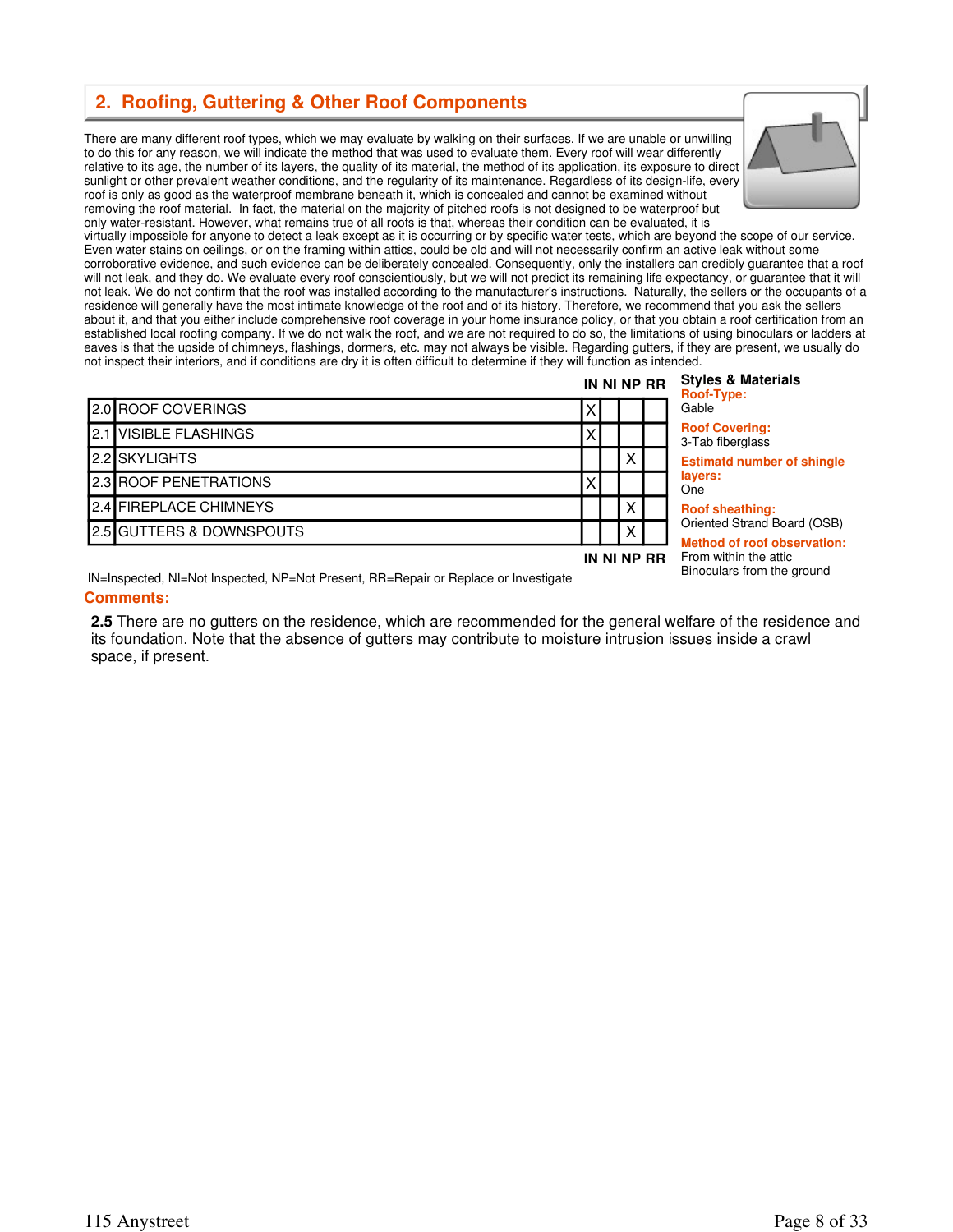#### **3. Electrical System**

There are a wide variety of electrical systems with an even greater variety of components, and any one particular system may not conform to current standards or provide the same degree of service and safety. What is most significant about electrical systems however is that the National Electrical Code [NEC] is not retroactive, and therefore many residential systems do not comply with the latest safety standards. Regardless, we are not electricians and in compliance with our standards of practice we may only test a representative number of switches and outlets. Obviously, if a residence is furnished we will not be able to test each one. We do not guarantee that we will be able to determine



the function or purpose for every switch. We do not perform load-calculations to determine if the supply meets the demand. In the interests of safety, we regard every electrical deficiency and recommended upgrade as a latent hazard that should be serviced as soon as possible, and that the entire system be evaluated and certified as safe by an electrician. Therefore, it is essential that any recommendations that we may make for service or upgrades be completed before the close of escrow, because an electrician could reveal additional deficiencies or recommend some upgrades for which we would disclaim any further responsibility. Using today's standards for new construction, we typically recommend upgrading outlets to have ground fault protection, which is a relatively inexpensive but potentially life saving safety feature. These outlets are often referred to as GFCIs, or ground fault circuit interrupters and, generally speaking, have been required in specific locations for more than thirty years, beginning with swimming pools and exterior outlets in 1971, and the list has been added to ever since: bathrooms in 1975, garages in 1978, spas and hot tubs in 1981, hydro tubs, massage equipment, boat houses, kitchens, and unfinished basements in 1987, crawlspaces in 1990, wet bars in 1993, and all kitchen countertop outlets with the exception of refrigerator and freezer outlets since 1996. We test GFCIs using professional electrical instruments or by using the provided test button provided on the device itself. Note that we advise against the use of GFCIs for refrigerators and freezers, because any nuisance trip may result in food spoilage. AFCIs, or arc fault circuit interrupters, represent the very latest in circuit breaker technology, and have been required in all bedroom circuits since 2002. However, since arc faults cause thousands of electrical fires and hundreds of deaths each year, you should consider installing them at every circuit as a prudent safety feature.

Generally speaking and by today's standards, it is recommended that a smoke alarm be located inside of each bedroom and one outside of bedrooms. They should be hard-wired with a battery backup. They should be interconnected. The client is strongly encouraged to check smoke alarm locations and operation and can contact the local fire department for more information. Inspection of smoke alarm locations, inter-connectivity, and battery backup functionality is not included in this home inspection. Since smoke alarms are often monitored by security systems, smoke alarms are not tested in homes with any type of security system. Since we cannot determine if a security system is active or monitored, the alarms are not tested at all where such a system exists. The client should ensure that all smoke alarms operate properly. An initial battery change is recommended when you move in. Routine testing of smoke alarms after your home purchase is recommended along with annual battery changes. The presence and operation of Carbon Monoxide alarms are not covered by this inspection, but they are recommended where gas and wood burning appliances and devices exist, in homes with garages, and in multi-family units with garages. Note that CO alarms are required in all dwellings by Mecklenburg County, NC and similar statutes may exist in other municipalities, but we are not required by the NC or SC Standards of Practice to identify their presence or test their operation and we therefore disclaim them.

|     | 3.0 INCOMING SERVICE                    | Χ |   |                           |
|-----|-----------------------------------------|---|---|---------------------------|
|     | 3.1 MAIN PANEL                          | Χ |   |                           |
|     | 3.2 SUB-PANELS                          |   | x |                           |
|     | 3.3 OVER-CURRENT PROTECTION             |   |   | Χ                         |
|     | 3.4 MAIN & BRANCH CIRCUITS              | Χ |   |                           |
|     | 3.5 GROUNDING CABLE                     | X |   |                           |
|     | 3.6 FIXTURES & OUTLETS                  |   |   | Χ                         |
| 3.7 | GROUND-FAULT-CIRCUIT INTERRUPTER (GFCI) | x |   |                           |
| 3.8 | <b>SMOKE ALARMS</b>                     |   |   | $\boldsymbol{\mathsf{X}}$ |

IN=Inspected, NI=Not Inspected, NP=Not Present, RR=Repair or Replace or Investigate

#### **IN NI NP RR Styles & Materials**

**Electrical Service Conductors:** elow ground Aluminum

**rounding Method:** o a driven rod the meter

**Visible branch wire 15 and 20 AMP:**

opper

**IN NI NP RR**

**Wiring Type:**

lodern non-metallic sheathed able

**Over-current protection:** ircuit breakers

**Main Panel Location:** Exterior, right side

**Main Panel Manufacturer:** Cutler-Hammer

**Panel Estimated Capacity & Voltage:** 200 AMP 120 / 240 volts

**GFCI present at:** All bathrooms Kitchen Outdoors

**Smoke Alarms:**

Test button activated Interconnected Inside & outside bedrooms

#### **Comments:**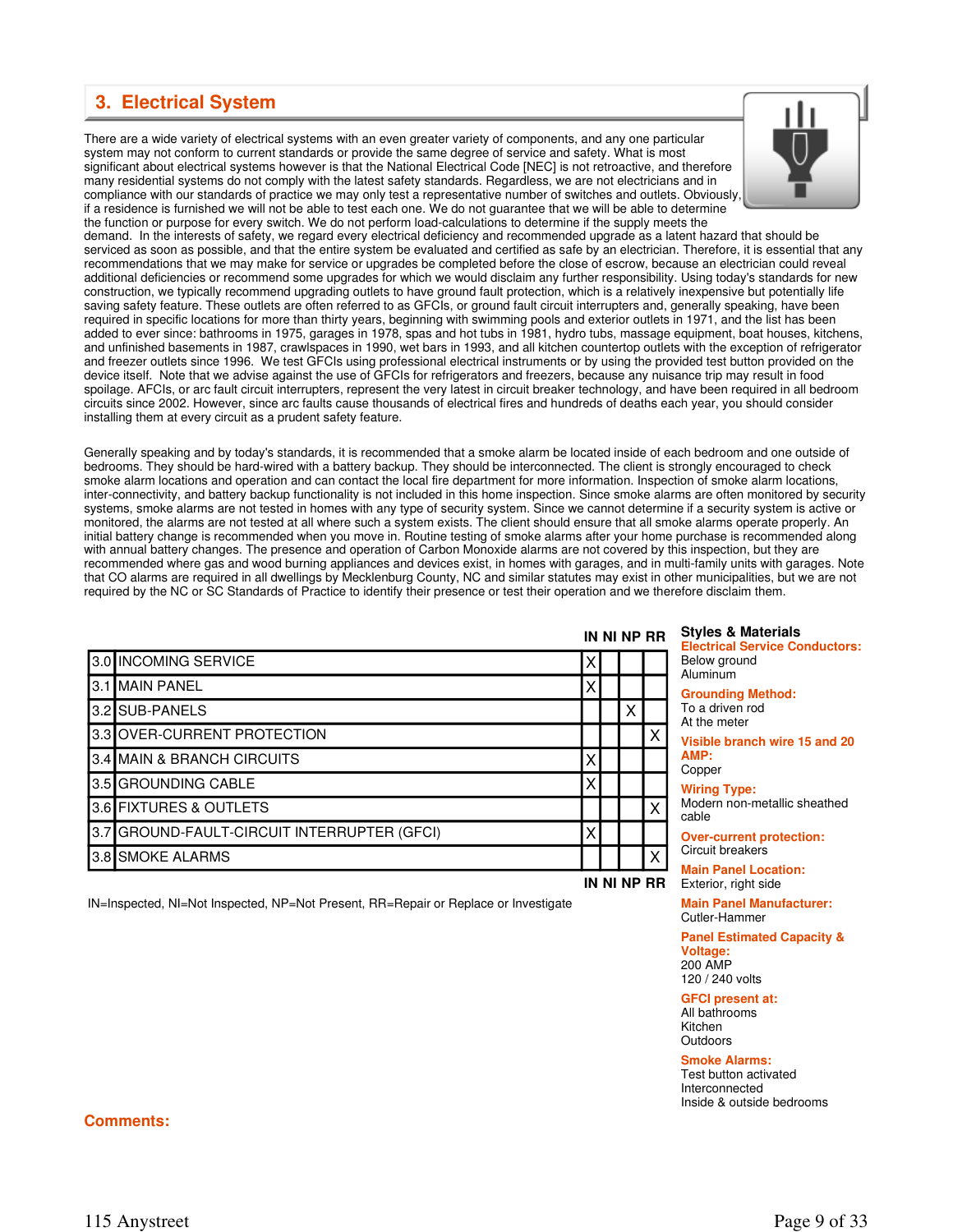**3.3** A 30 amp breaker provided over-current protection to an air conditioner which is rated for a maximum 20 amp breaker. This circuit is thought to be "over-fused" and needs service. Failure to correct the issue may damage the unit and/or result in a fire.

**3.6** (1) No wall switch was provided for the light in the attic. One is required by today's commonly accepted construction standards whenever HVAC equipment is present or storage space is provided. A switch is recommended.



 (2) We were unable to activate one or more of the exterior lights at the side entry door. They should be serviced or demonstrated to be functional. (The bulb may simply be burned out.)

**3.8** One or more of the smoke alarms is chirping, and should be serviced, which probably involves changing the battery.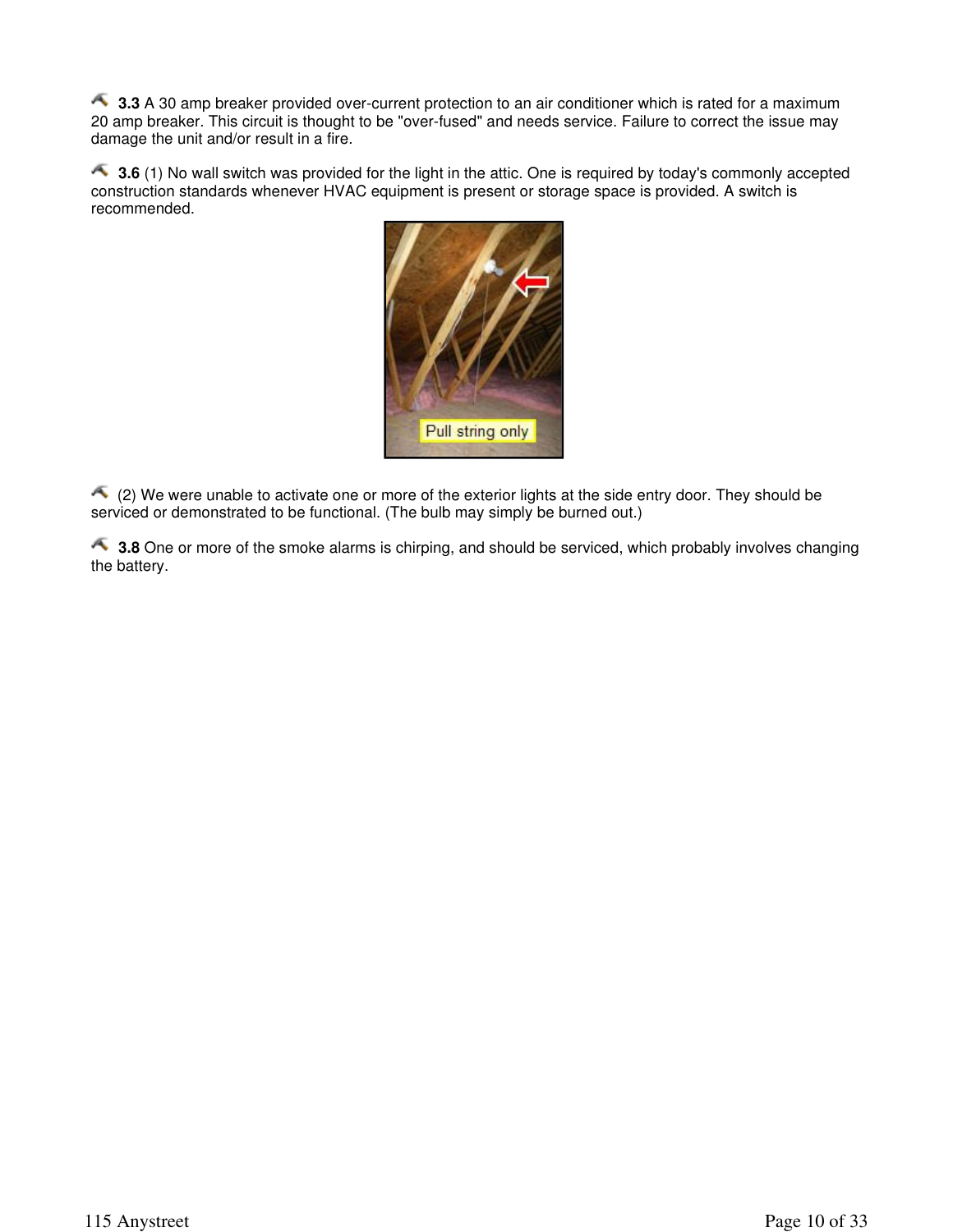#### **4. Basement, Crawl Space, Slab, Structure**

We do not enter or perform any procedure that may damage the property or its components or might be dangerous to the home inspector or other persons. Structural components that are buried, concealed, hidden (including behind insulation, shrubbery, walls, etc.), camouflaged, not visible, not accessible, or difficult to inspect are excluded from this report. A block-by-block, brick-by-brick, board-by-board, pier-by-pier inspection was not performed because it would be technically exhaustive. It is beyond the scope of our inspection to verify load alignments. Regarding wood decay, if we identify it we do so by actual probing of the wood. Foundations are not uniform, and conform to the structural standard of the year in which they were built. In accordance with our standards of practice, we identify foundation types and look



for any evidence of structural deficiencies. However, cracks or deteriorated surfaces in foundations are quite common. In fact, it would be rare to find a raised foundation wall that was not cracked or deteriorated in some way, or a slab foundation that did not include some cracks concealed beneath the carpeting and padding. Fortunately, most of these cracks are related to the curing process or to common settling, including some wide ones called cold-joint separations that typically contour the footings, but others can be more structurally significant and reveal the presence of expansive soils that can predicate more or less continual movement. We will certainly alert you to any suspicious cracks if they are clearly visible. However, we are not specialists, and in the absence of any major defects we may not recommend that you consult with a foundation contractor, a structural engineer, or a geologist, but this should not deter you from seeking the opinion of any such expert.

We inspect and report on the presence or absence of insulation in unfinished spaces such as attics and crawl spaces. We will attempt to describe the type and amount and may estimate the R-value. Minimum acceptable R-values are R-30 in attics, R-19 in sub-floors, and R-13 in exterior walls. Generally speaking, vapor retarders are recommended in crawl spaces, unless there are no issues with moisture intrusion. All ventilation systems should exhaust outside the building and should not directly discharge into crawl spaces or attics. However, we do not trace bathroom exhaust ducts to ensure they actually discharge to the outdoors, because doing so may be hazardous to our safety in the attic. And we cannot guarantee that dryer ducts are not separated in concealed areas such as wall cavities. Regarding dryers, you should routinely inspect their termination point to ensure it is functional and not clogged. Gable attic vents, if installed, can leak under certain wind-driven rain conditions and we do determine whether or not this may occur.We do not disturb insulation to determine what may exist behind it.

|                               |   | IN NI NP RR |  |             |                                                     |  |  |  |
|-------------------------------|---|-------------|--|-------------|-----------------------------------------------------|--|--|--|
| 4.0 CRAWL SPACE               |   |             |  |             | <b>Foundation Type:</b><br><b>Raised Foundation</b> |  |  |  |
| 4.1 COLUMNS OR PIERS          |   |             |  |             | <b>Crawl Space Entrand</b><br>Rear of home          |  |  |  |
| 4.2 FOUNDATION WALLS          |   |             |  |             | Left side                                           |  |  |  |
| 4.3 VISIBLE FRAMING           | Χ |             |  |             | <b>Method used to obse</b><br>crawlspace:           |  |  |  |
| 4.4 SUB-FLOOR INSULATION      |   |             |  |             | Crawled<br>Used hand-held flashl                    |  |  |  |
| 4.5 EVIDENCE OF WATER SEEPAGE |   |             |  | X           | small probe                                         |  |  |  |
| 4.6 SUMP & PUMP               |   |             |  |             | <b>Crawl space inspecti</b><br>limitations:         |  |  |  |
|                               |   |             |  | IN NI NP RR | <b>HVAC</b> ducts<br>.                              |  |  |  |

**Crawl space inspection limitations:** HVAC ducts Plastic sheeting Sub-floor insulation

**Foundation Type:** Raised Foundation **Crawl Space Entrance:**

**Method used to observe** 

**Crawl Space Moisture Barrier:** 80%

Used hand-held flashlight and a

**Floor System Insulation:** Fiberglass batts Equivalent to R-19

**Foundation Walls:** Brick

**Foundation columns or piers:** Block and brick

**Exterior columns or piers:** Porch columns-wood exterior

**Floor Structure:**

Wood girders and joists standard dimension Oriented strand board (OSB) sheathing

**Wall Structure:** Structure not visible due to finished areas Presumed to be wood studs

**Ceiling Structure:**

Prefabricated truss/joist system 2X4

**Roof Structure:** Engineered wood trusses

IN=Inspected, NI=Not Inspected, NP=Not Present, RR=Repair or Replace or Investigate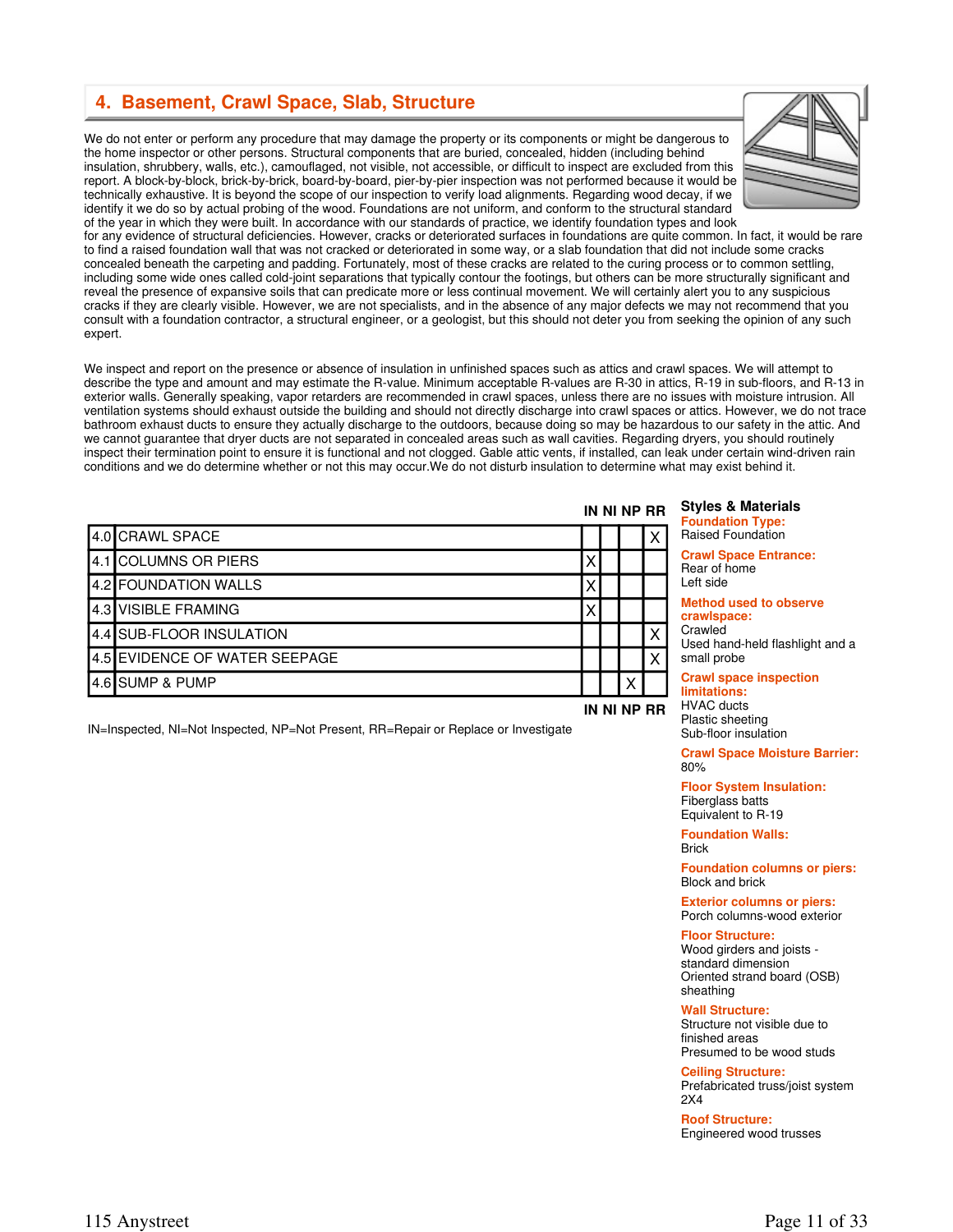#### **Comments:**

**4.0** (1) This residence has a raised foundation, commonly called a crawl space. Such foundations permit access, and provide a convenient area for the distribution of water pipes, drain pipes, vent pipes, electrical conduits, and ducts. However, although raised foundations are far from uniform, most include concrete footings and walls that extend above the ground with anchor bolts or straps that hold the house onto the foundation, but the size and spacing of the bolts or straps vary. In the absence of major defects, most structural engineers agree that the one critical issue with modern raised foundations is that they should be bolted or strapped. Our inspection of these foundations conforms to industry standards, which is that of a generalist and not a specialist, and we do not use any specialized instruments to establish that the structure is level. We typically enter all accessible areas to look for any evidence of structural deformation or damage, but we may not comment on minor deficiencies, such as on commonplace settling cracks in the stem walls and slight deviations from plumb and level in the intermediate floor framing, which would have little structural significance. Interestingly, there is no absolute standard for evaluating cracks, but those that are less than  $\hat{A}\frac{1}{4}$ " and which do not exhibit any vertical or horizontal displacement are generally not regarded as being structurally relevant. Nevertheless, all others should be evaluated by a specialist. However, in the absence of any major defects, we may not recommend that you consult with a foundation contractor, a structural engineer, or a geologist, but this should not deter you from seeking the opinion of any such expert.

 $(2)$  An abandoned fireplace exists in the crawl space, which you may wish to have removed.



**4.4** (1) Large portions of the sub-floor are uninsulated. Insulating the sub-floor to a minimum level of R-19 is recommended for thermal efficiency.



 (2) Floor insulation has been installed up-side down. The vapor barrier should be installed against the subfloor. Service to reverse the insulation is recommended. And since the improper installation of insulation can trap moisture against the floor framing and may result in decay, the floor structure should be thoroughly evaluated by a licensed contractor.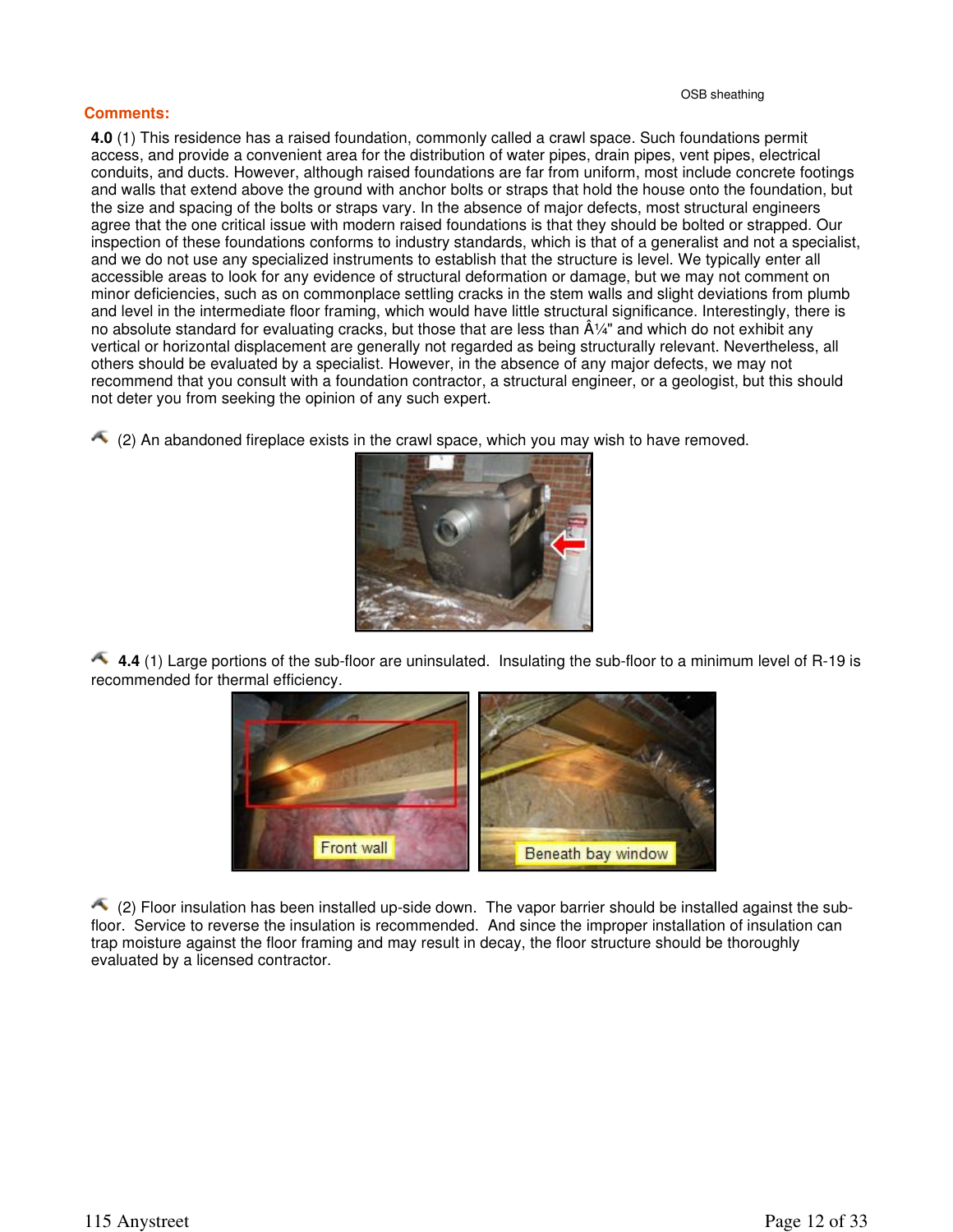

**4.5** The soils in the crawlspace show signs of erosion, which could indicate a chronic drainage problem. However, it was dry at the time of the inspection and we cannot be certain that water intrusion is present. Moisture can adversely affect the house foundation and can facilitate the growth of a variety of molds that can promote unhealthy conditions. We recommend that you observe the crawl space during a period of heavy or prolonged rain prior to the close of escrow.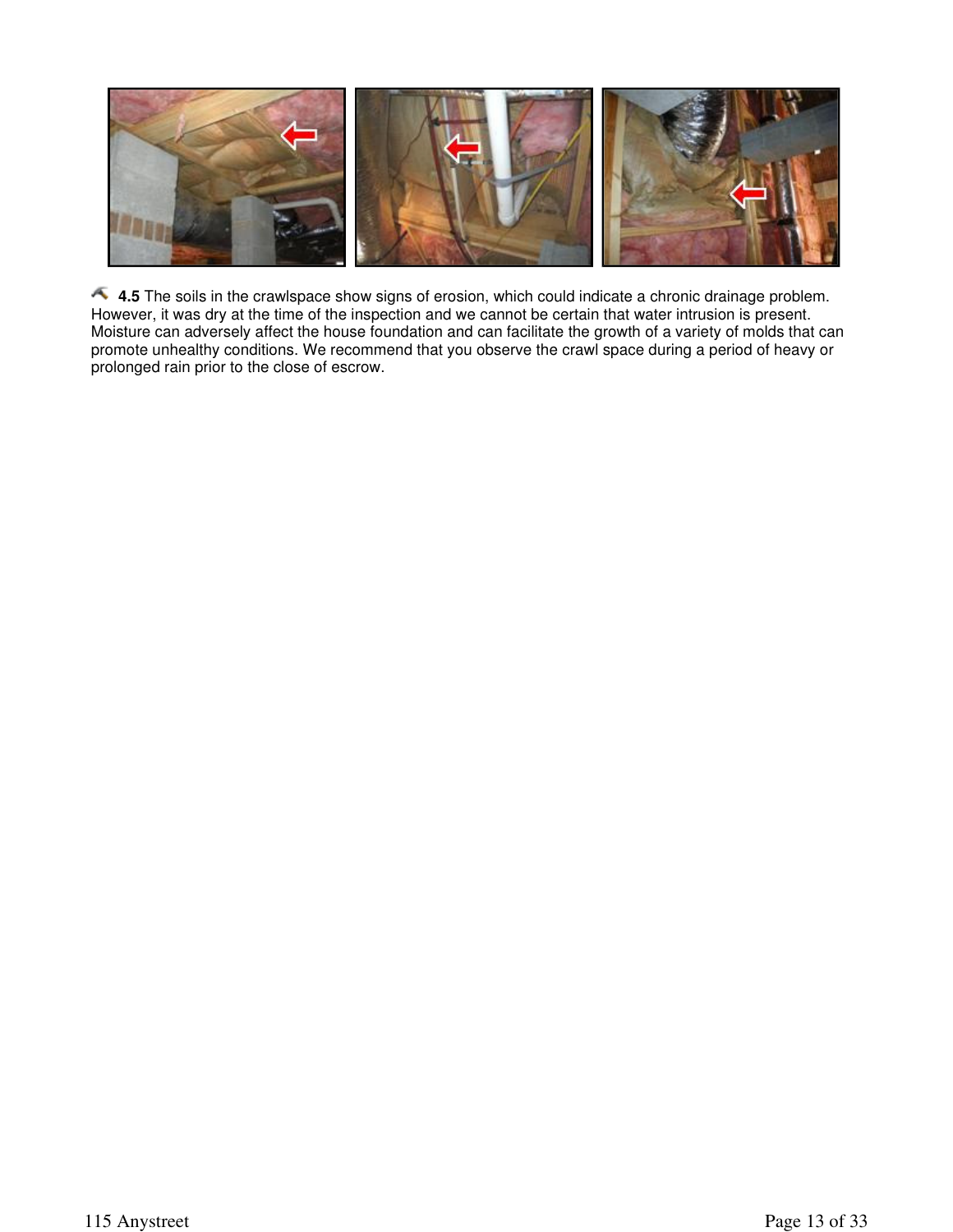#### **5. Plumbing System**

Plumbing systems have common components, but they are not uniform. In addition to fixtures, these components include gas pipes, water pipes, pressure regulators, pressure relief valves, shut-off valves, drain and vent pipes, and water-heating devices, some of which we do not test if they are not in daily use. We do not inspect toilet supply plumbing to ensure they are provided with cold, and not hot, water. And we do not operate valves. And we do not winterize homes that have been de-winterized for an inspection. Regardless of the pressure, leaks will occur in any system, and particularly in one with older galvanized pipes, or one in which the regulator fails and high pressure begins to stress the washers and diaphragms within the various components. Unless prior arrangements are made, we do not test drinking water quality. And we may not determine the source of water, whether public or private.



Waste and drainpipes pipes are equally varied, and range from modern PVC (poly-vinyl chloride) and ABS [acrylonitrile butadiene styrene] to older ones made of cast-iron, galvanized steel, lead, clay, and even a cardboard-like material that is coated with tar. The condition of these pipes is usually directly related to their age. Older ones are subject to damage through decay and root movement, whereas the more modern PVC and ABS drains are virtually impervious to damage, although some rare batches have been alleged to be defective. However, since significant portions of drainpipes are concealed, we can only infer their condition by observing the draw at drains. Nonetheless, blockages will occur in the life of any system, but blockages in drainpipes, and particularly in main drainpipes, can be expensive to repair, and for this reason we recommend having them video-scanned. This could also confirm that the house is connected to the public sewer system, which is important because all private systems should be evaluated by specialists. We may not determine whether the sewer system is public or private. And, because of the damage that could result to flooring systems from "destructive testing" for which we could be held liable, we do not test the overflow drains for bathtubs, shower pans or floor drains. The supply, drain, waste, and vent piping materials were only visible from within the crawl and attic spaces (if provided) and at the interior fixture locations.

You should be aware that each year, approximately 3,800 injuries and 34 deaths occur in homes in the United States due to scalding from excessively hot tap water, according to the Consumer Product Safety Commission. The majority of those injured are the elderly and children under the age of 5. Severe damage to an adult's skin can occur in 30 seconds when exposed to water temperatures at 130 degrees Fahrenheit. However, it takes up to five minutes for a severe burn injury to occur if the hot water heating system is maintained and distributed at the recommended 120 Fahrenheit, allowing people time to react and remove themselves from the hot water.

In accordance with industry standards, we do not test washing machines and their water connections and drainpipes. However, there are a few things of which you should be aware. The water supply to washing machines is usually left on, and their hoses can leak or burst under pressure and continue to flow. Therefore, we recommend replacing the rubber hose type with newer, braided, stainless steel ones that are much more dependable. You should also be aware that the newer washing machines discharge a greater volume of water than many of the older drainpipes can handle, which causes the water to back up and overflow, and the only remedy would be to replace the standpipe and trap with one that is a size larger. Although not required, whenever structural damage may result from an overflow, we recommend a pan with a plumbed drain. An alternative is a flood or leak detection device that will terminate the water supply in a water pipe failure. Regarding dryers, you should routinely inspect its ducts and termination point to ensure it is functional and not clogged.

|     |                                                                                |   |  |   |             | <b>Styles &amp; Materials</b><br>IN NI NP RR<br><b>Water Source:</b> |  |  |
|-----|--------------------------------------------------------------------------------|---|--|---|-------------|----------------------------------------------------------------------|--|--|
| 5.0 | <b>VISIBLE WATER SUPPLY PIPING</b>                                             | Χ |  |   |             | Public                                                               |  |  |
| 5.1 | <b>VISIBLE WASTE PIPING</b>                                                    |   |  |   | X           | <b>Waste Disposal Type</b><br>Public                                 |  |  |
| 5.2 | VISIBLE VENT PIPING                                                            | X |  |   |             | <b>Plumbing Water Sup</b>                                            |  |  |
| 5.3 | <b>WASTE DISPOSAL SYSTEM</b>                                                   | X |  |   |             | building):<br>PEX (Cross-Linked Po                                   |  |  |
| 5.4 | MAIN WATER SHUT-OFF (describe location)                                        |   |  |   | X           | plastic pipe)                                                        |  |  |
| 5.5 | WATER HEATER (describe date of manufacture)                                    | X |  |   |             | <b>Plumbing Water Dist</b><br>(inside building):                     |  |  |
| 5.6 | <b>SHOWERS &amp; ALL FIXTURES</b>                                              |   |  |   | X           | PEX (Cross-Linked Po<br>plastic pipe)                                |  |  |
| 5.7 | <b>ISUMP PUMP</b>                                                              |   |  | X |             | <b>Plumbing Waste:</b>                                               |  |  |
| 5.8 | <b>EXTERIOR FAUCETS</b>                                                        | X |  |   |             | <b>PVC</b>                                                           |  |  |
| 5.9 | <b>IDRAINS</b>                                                                 | X |  |   |             | <b>Plumbing Vents:</b><br><b>PVC</b>                                 |  |  |
|     | 5.10 WATER PRESSURE                                                            | X |  |   |             | <b>Water Heater Power</b><br>Electric                                |  |  |
|     | 5.11 WASHER & DRYER CONNECTIONS                                                |   |  |   | X           | <b>Water Heater Capaci</b>                                           |  |  |
|     | 5.12 GAS PIPING                                                                |   |  |   | X           | 38 Gallons                                                           |  |  |
|     | 5.13 OTHER EQUIPMENT (waste ejection systems, laundry tubs, wet bars,<br>etc.) |   |  |   | X           | <b>Water Heater Location</b><br>Crawl space                          |  |  |
|     |                                                                                |   |  |   | IN NI NP RR | <b>Water Temperature:</b><br>105 to 110 F. (TOO C                    |  |  |

**Water Source:** Public **Waste Disposal Type:** Public

**Plumbing Water Supply (into building):** PEX (Cross-Linked Polyethylene plastic pipe) **Plumbing Water Distribution (inside building):** PEX (Cross-Linked Polyethylene plastic pipe) **Plumbing Waste:** PVC **Plumbing Vents:** PVC **Water Heater Power Source:** Electric **Water Heater Capacity:** 38 Gallons **Water Heater Location:** Crawl space **Water Temperature:** 105 to 110 F. (TOO COLD) **Supply system functional flow:** Yes

**Waste system functional drainage:**

IN=Inspected, NI=Not Inspected, NP=Not Present, RR=Repair or Replace or Investigate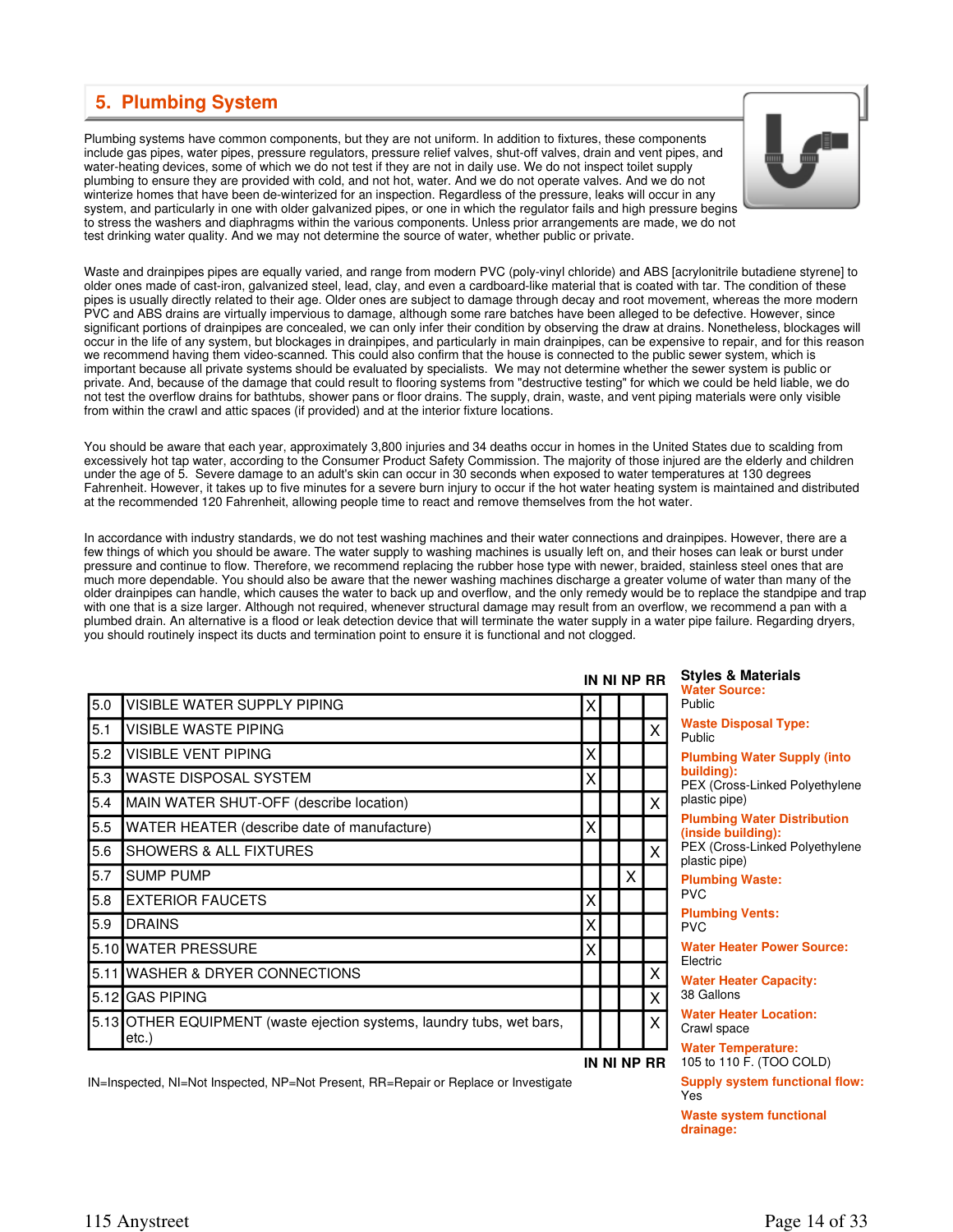Yes

**Laundry room location:** Adjacent to kitchen

**Dryer power source: Electric** 

**Dryer vent to exterior:** Corrugated foil Into crawl space and out wall

**Gas plumbing system:** Copper tubing Black steel pipe

**Water Pressure:** 70 to 80 psi (acceptable)

#### **Comments:**

**5.1** There is a waste pipe leak in the crawl space beneath the bathroom, which should be repaired by a licensed plumber within the contingency period, or before the close of escrow. This is particularly important because leaks can lead to the growth of molds and fungi, which can have an adverse influence on health.



**5.4** There is no apparent main shut-off valve at the residence to facilitate an emergency water supply shutoff, which means that the water would have to be turned off at the street with a large specialized tool called a plumber's key. Note: today's commonly accepted construction standards require a main water shut-off valve near the entrance of the water service into the building and one is recommended.

**5.5** Water heater estimated date of manufacture: 2007.

**5.6** (1) Water leaks between the kitchen sink and countertop into the cabinet below. Sealant is recommended to prevent long term damage to the cabinet interior.

 $(2)$  The hall bathroom toilet tank leaks. We recommend repair by a licensed plumbing contractor, which may involve replacement of the toilet tank bolts and seals.

 $\triangle$  (3) The hall bathroom tub/shower is chipped and you should view it for yourself regarding acceptability. We recommend repair by a fiberglass specialist.

**5.11** The dryer vent in the crawlspace was corrugated, flexible ducting. Today's commonly accepted standards specify that corrugated ducts may be used only within the first 8 feet and may not be concealed within construction. The concealed ducts should be rigid metal ducts or equivalent, without screws, vented to the exterior of the home. This is recommended for fire safety reasons.

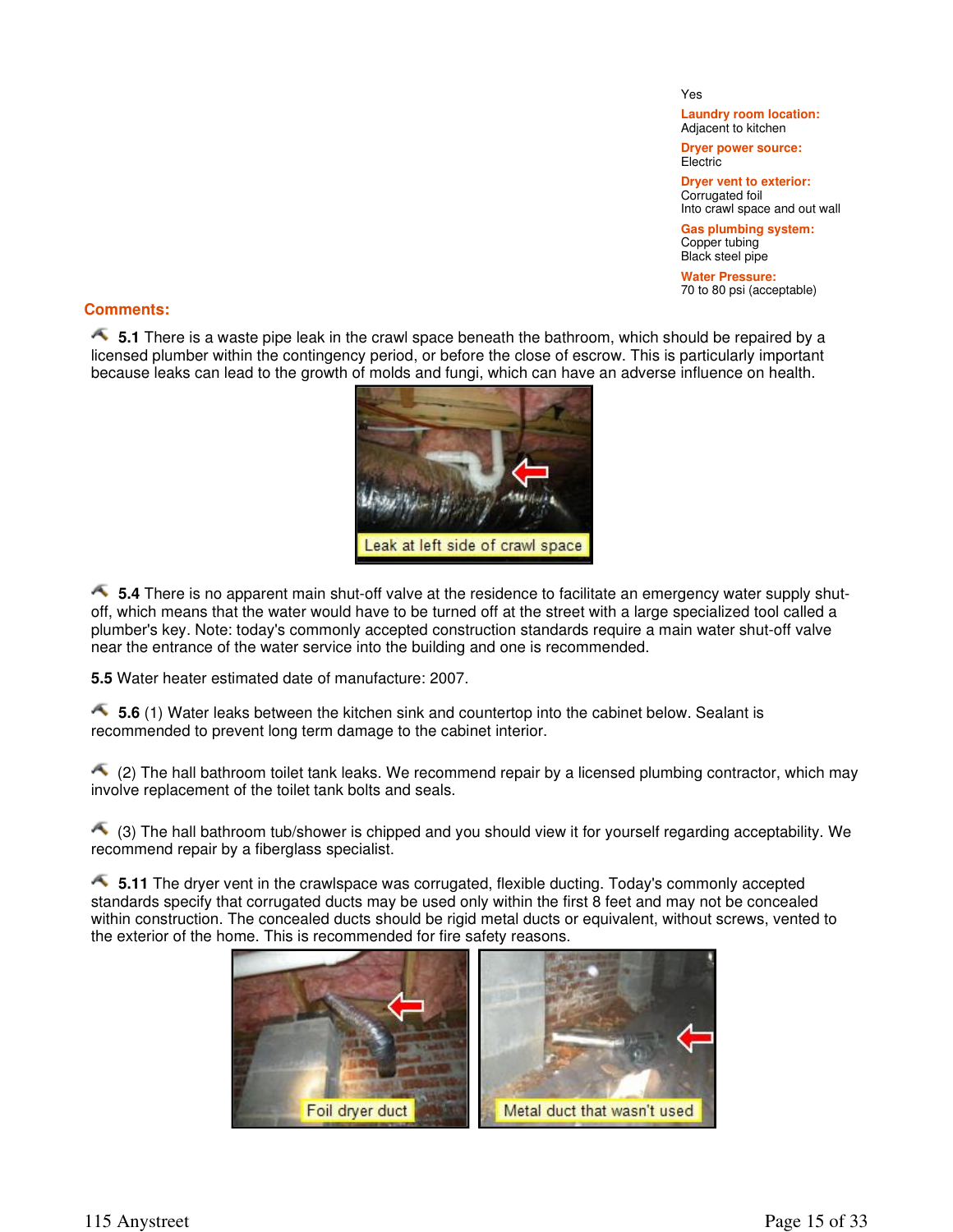**5.12** A gas leak was detected and we could not determine the source of the leak. Service by a licensed and competent contractor or the gas utility is recommended.

**5.13** The laundry sink is not secured to the floor or wall, and movement may contribute to pipe leaks.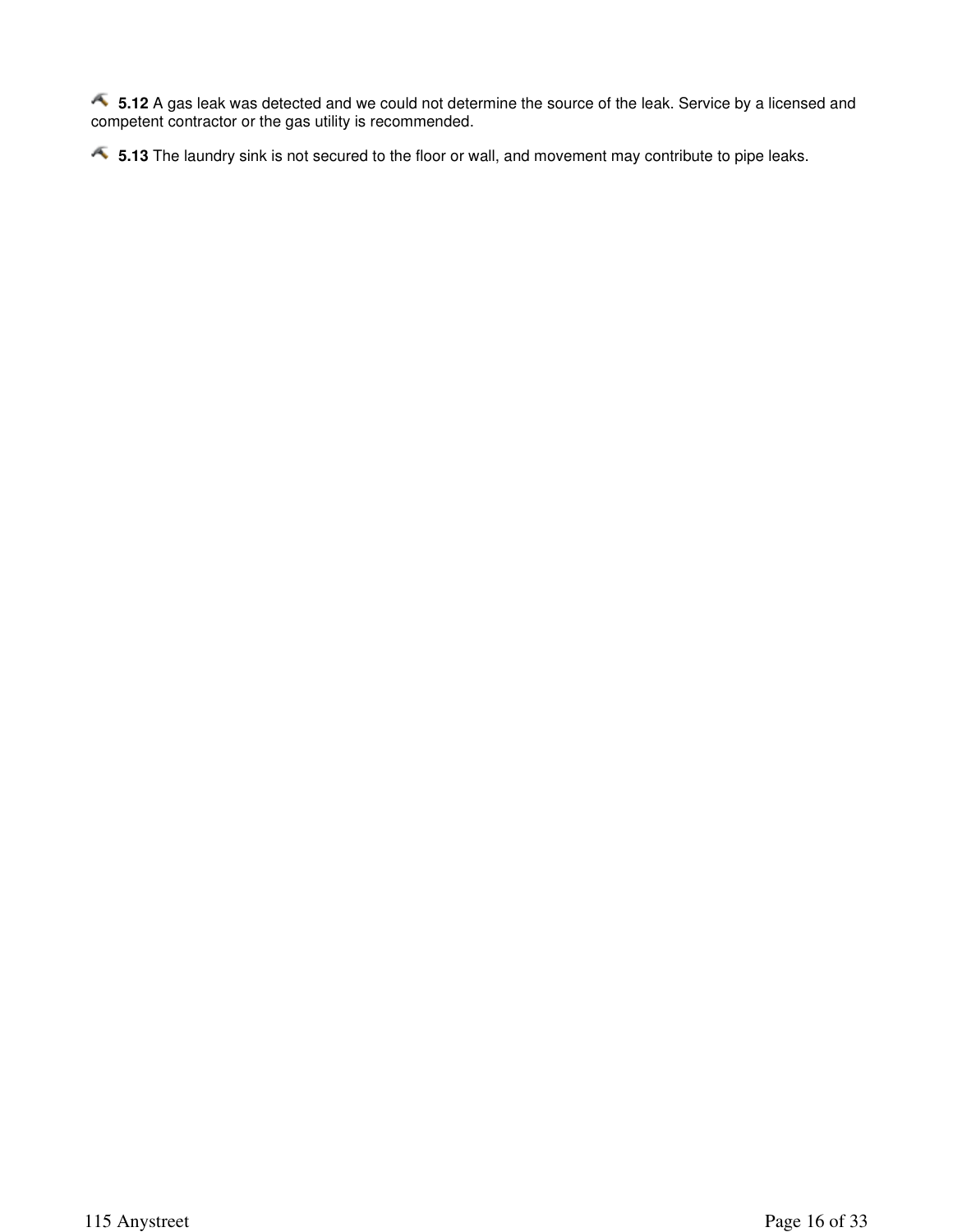#### **6. Heating & Air Conditioning**

The components of most heating and air-conditioning systems have a design-life ranging from ten to twenty years, but can fail prematurely with poor maintenance, which is why we apprise you of their age whenever possible. We test and evaluate them in accordance with the standards of practice, which means that we do not dismantle and inspect the concealed portions of evaporator and condensing coils, the heat exchanger, which is also known as the firebox, electronic air-cleaners, humidifiers, ducts and in-line duct-motors or dampers. We perform a conscientious evaluation of HVAC systems, but we are not specialists. However, even the most modern heating systems can produce carbon monoxide, which in a sealed or poorly ventilated room can result in sickness, debilitating injury, and even death.



Therefore, in accordance with the terms of our contract, it is essential that any recommendations that we make for service or a second opinion be scheduled before the close of escrow, because a specialist could reveal additional defects or recommend further upgrades that could affect your evaluation of the property, and our service does not include any form of warranty or guarantee. Additionally, any system that the current owner cannot demonstrate its service within the previous year should be evaluated by a HVAC contractor prior to close of escrow, particularly if the unit is nearing the end of its expected life span. Consistent with the Standards of Practice, our service does not include an evaluation of thru-wall or thru-window air-conditioning units. Evaluating the system efficiency, adequacy or uniformity of conditioned air supply to the various rooms is beyond the scope of this inspection.

|                                                                                                                   |   | IN NI NP RR |   |
|-------------------------------------------------------------------------------------------------------------------|---|-------------|---|
| 6.0 HEATING EQUIPMENT                                                                                             |   |             | X |
| 6.1 AC CONDITION & OPERATION                                                                                      |   |             | Χ |
| 6.2 AIR DISTRIBUTION SYSTEMS (observed condition of the visible supply<br>and return air ducts & return openings) | Χ |             |   |
| 6.3 VENTS                                                                                                         | Χ |             |   |
| 6.4 FILTERS                                                                                                       |   |             | Χ |
| 6.5 THERMOSTATS                                                                                                   | Х |             |   |
| 6.6 OTHER (observed condition of fixed units used for supplementary heat)                                         |   |             |   |
|                                                                                                                   |   | IN NI NP RR |   |

#### **IN NI NP RR Styles & Materials Equipment Type:**

HVAC Package System

**Locations:** Package system located at left side

**Number of Heat Systems (excluding wood):** One

**Number of AC units:** One

**System Energy Source:** Electric AC

Natural gas heat

**Package System Manufacturer:** GOODMAN

**AC System BTUs:** 24,000

**Heating system BTUs:** 69,000

**Condensate Drain Discharge:** Exterior of home

**Distribution System:** Insulated flexible ducts Insulated metal ducts

**Filter Type:** Displaced Disposable

#### IN=Inspected, NI=Not Inspected, NP=Not Present, RR=Repair or Replace or Investigate

#### **Comments:**

**6.0** (1) Furnace estimated date of manufacture: 2007.

 $\triangle$  (2) The furnace system would not respond to the thermostat and service is recommended. This service should be scheduled prior to the close of escrow, because a specialist might reveal additional defects or recommend upgrades that could affect your evaluation of the systems.

**6.1** (1) AC condenser estimated date of manufacture: 2007.

(2) We did not test the air-conditioning system because the ambient temperature is too low, and testing it could damage the coil.

 (3) The condensate drain(s) do not discharge sufficiently above grade. It is clogged or will likely become clogged by mulch, debris, soil, or insects. Service to raise the condensate drain or lower the grade is recommended.We recommend at least 6" above grade, if possible, to allow for occasional observation of system function.

**6.4** The return air filter was displaced, which allows return air to bypass it. Missing or misplaced filters can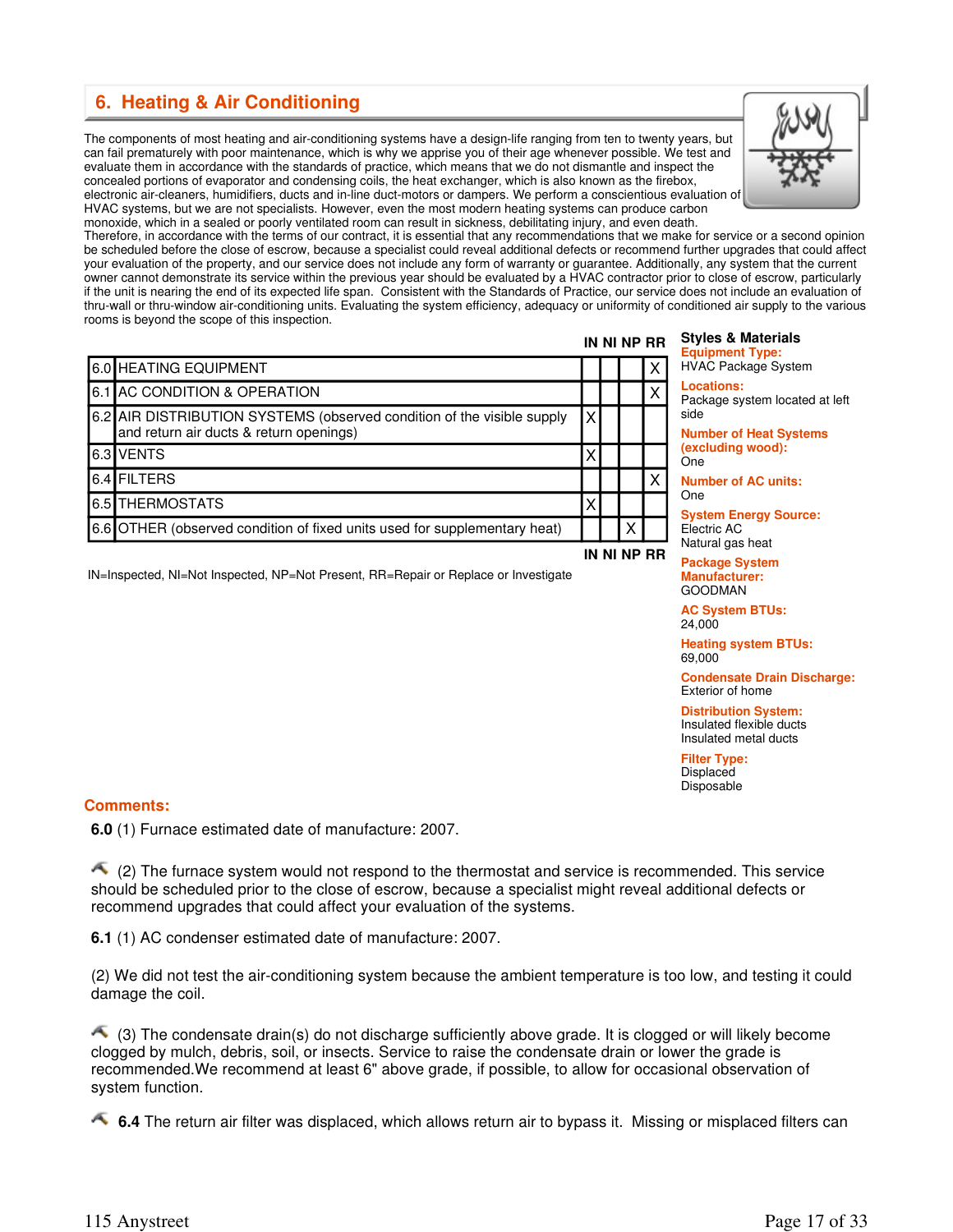cause significant dust build-up on evaporator coils, circulating fans and inside ducts. Since none of these components were examined because it would require disassembly of the HVAC system or specialized equipment, you should have the system serviced by a licensed HVAC contractor prior to close of escrow. The filter should be re-positioned to capture all return air. The service should include a determination as to whether the ducts should be professionally cleaned.

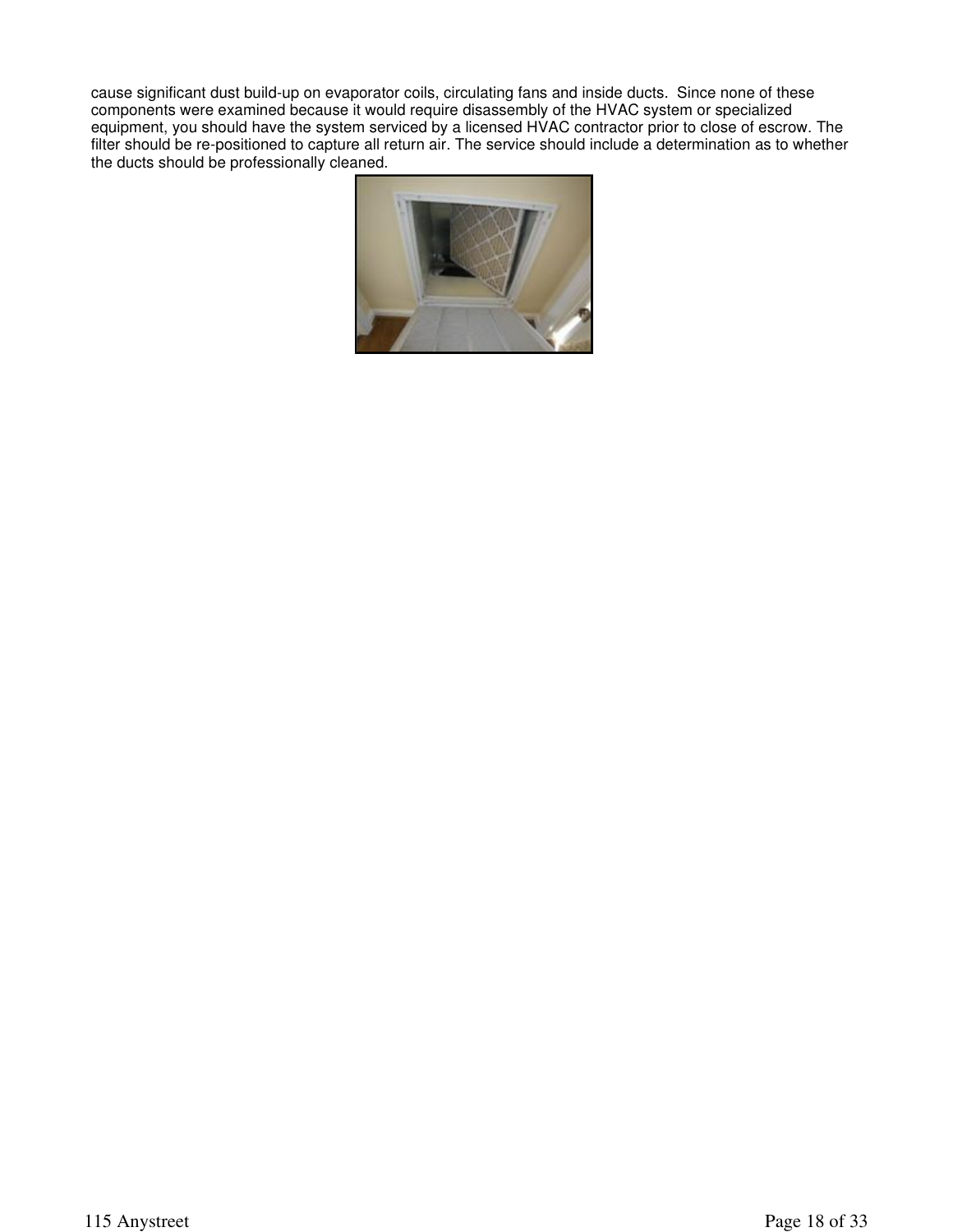**7. Attic** 

In accordance with our standards, we do not attempt to enter attics that have less than thirty-six inches of headroom, are restricted by ducts, or in which the insulation obscures the joists and thereby makes mobility hazardous, in which case we would inspect them as best we can from the access point. In regard to evaluating the type and amount of insulation on the attic floor, we use only generic terms and approximate measurements, and do not sample or test the material for specific identification. Also, we do not disturb or move any portion of it, and it may well obscure water pipes, electrical conduits, junction boxes, exhaust fans, and other components. All ventilation systems should exhaust outside the building and should not directly discharge into attics. However, we do not trace bathroom exhaust ducts to ensure they actually discharge to the outdoors, because doing so may be hazardous to our safety in the attic.

7.0 ACCESS X 7.1 INSULATION IN ATTIC **And in the set of the set of the set of the set of the set of the set of the set of th** 7.2 VENTILATOR FAN XIII DE LA SERVICE DE LA SERVICE DE LA SERVICE DE LA SERVICE DE LA SERVICE DE LA SERVICE DE 7.3 WHOLE HOUSE FAN X 7.4 VENTILATION OF ATTIC X

7.6 LEAKS  $\begin{bmatrix} 1 & 0 & 0 \end{bmatrix}$ 

IN=Inspected, NI=Not Inspected, NP=Not Present, RR=Repair or Replace or Investigate

7.5 ATTIC FRAMING X

#### **IN NI NP RR Styles & Materials Attic info:**

**IN NI NP RR**

| <b>Pull Down stairs</b>        |
|--------------------------------|
| Light in attic                 |
| Portions available for storage |
| Method used to observe attic:  |

Direct access

**Insulation type:** Fiberglass batt

**Insulation depth:** 10 - 12 inches Equivalent to R30

**Ventilation:** Ridge vents Soffit Vents Soffit vents obstructed

**Attic entrance(s) insulated:** No

#### **Comments:**

**7.0** (1) No insulation was provided at the interior of the attic opening. We recommend that you insulate the access for maximum thermal efficiency.

 (2) The drop down stairs are not installed according to instructions, which specifies the use of 16D nails, not screws. Nails other than 16D were used. Service is recommended for safety reasons.

**1.1** Portions of the ceilings are uninsulated. For thermal efficiency, you may want to add insulation to bring the attic up to today's standard of R30. Note: R30 would be approximately 12 inches of fiberglass and 10 inches of cellulous.





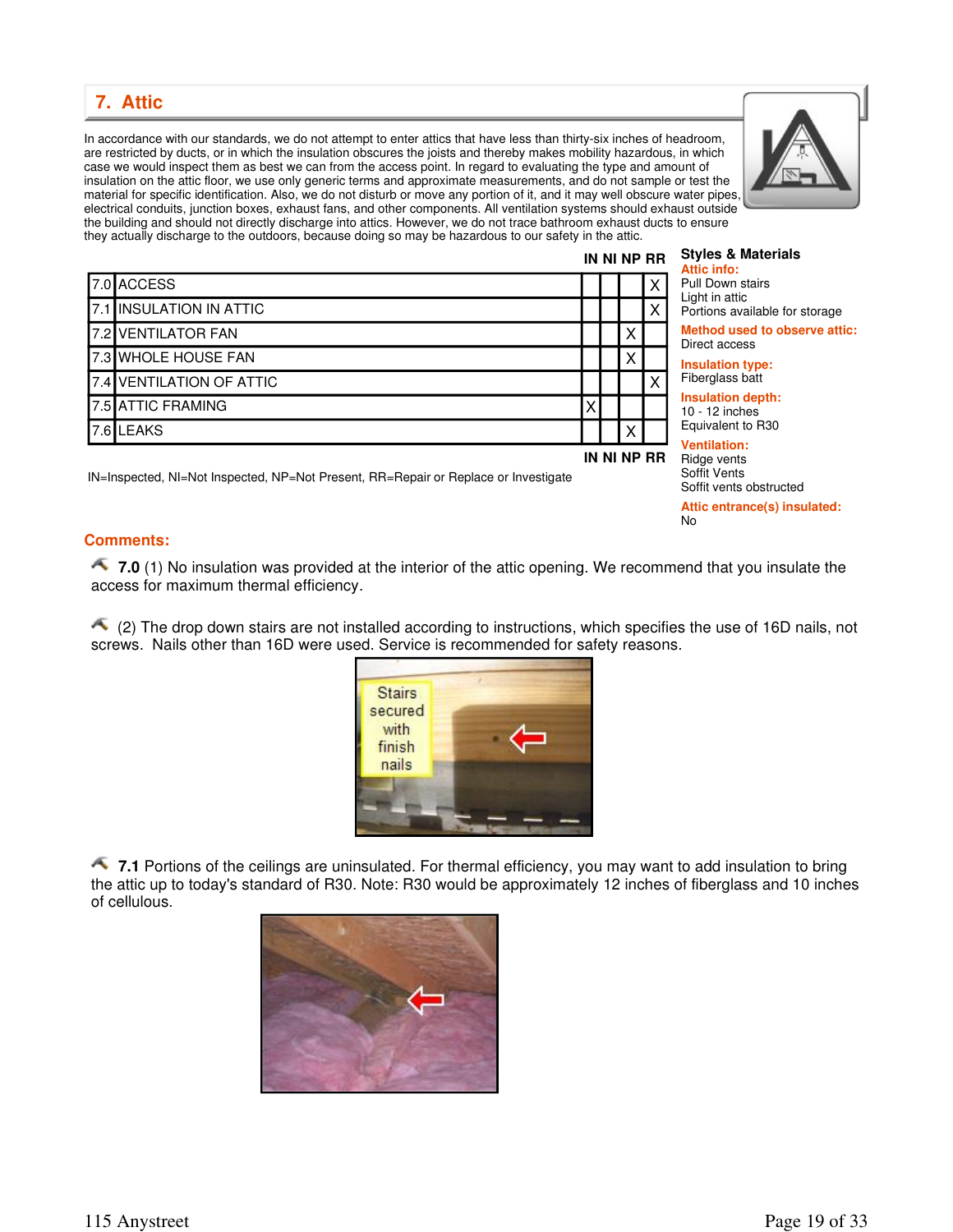

**7.4** Soffit vents have been obstructed by insulation. It is recommended that the insulation be sufficiently removed from soffit vents to provide adequate attic ventilation.

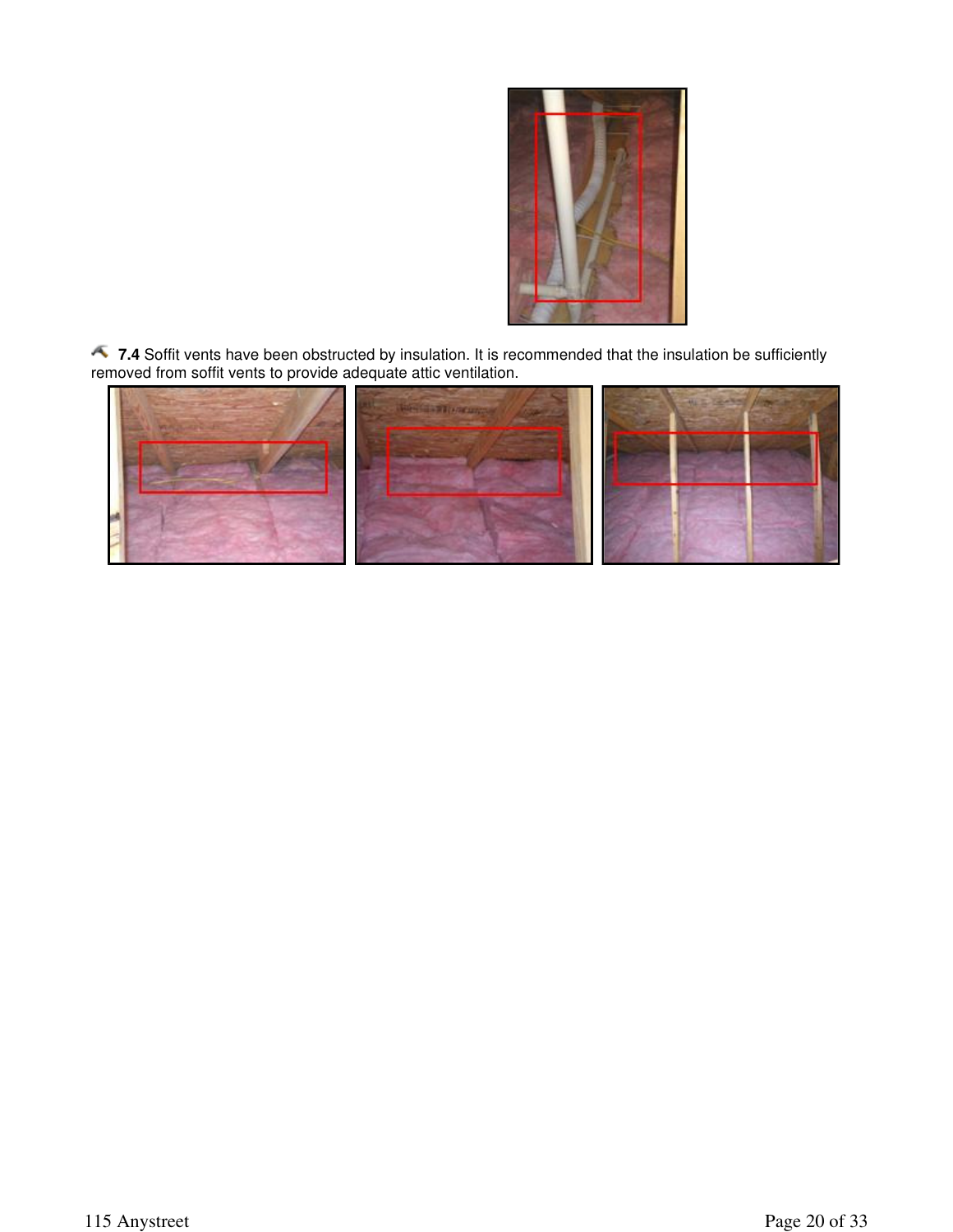#### **8. General Interior**

Our inspection of living space includes the visually accessible areas of walls, floors, cabinets and closets, and includes the testing of a representative number of windows and doors, switches and outlets. However, we do not evaluate window treatments, or move furniture, lift carpets or rugs, empty closets or cabinets, and we do not comment on cosmetic deficiencies. We may not comment on the absence or condition of closet shelves. We may not comment on the cracks that appear around windows and doors, or which follow the lines of framing members and the seams of drywall and plasterboard. These cracks are a consequence of movement, such as wood shrinkage, common settling, and seismic activity, and will often reappear if they are not correctly repaired. Such cracks can become the subject of



disputes, and are therefore best evaluated by a specialist. Similarly, there are a number of environmental pollutants that we have already elaborated upon, the specific identification of which is beyond the scope of our service but which may be of concern to you; if so you should seek the services of a specialist. In addition, there are a host of lesser contaminants, such as that from moisture penetrating carpet-covered cracks in floor slabs, as well as odors from household pets and cigarette smoke that can permeate walls, carpets, heating and air conditioning ducts, and other porous surfaces, and which can be difficult to eradicate. However, since the sense of smell adjusts rapidly, and the sensitivity to such odors is not uniform, we recommend that you make this determination for yourself, and particularly if you or any member of your family suffers from allergies or asthma, and then schedule whatever remedial services may be deemed necessary before the close of escrow.

The Chimney Safety Institute of America has published industry standards for the inspection of chimneys, and on January 13, 2000, the National Fire Protection Association adopted these standards as code, known as NFPA 211. Our inspection of masonry and factory-built chimneys to what is known as a Level-One inspection, which is purely visual and not to be confused with Level-Two, and Level-Three inspections, which are performed by qualified specialists with a knowledge of codes and standards, and typically involves dismantling components and/or investigations with video-scan equipment and other means to evaluate chimneys. With regard to gas logs, we do not open gas valves, light pilot lights or gas appliances. Normally, only gas logs that are controlled by a wall switch are operated because others require opening valves associated with the logs, even if a pilot light is lit. Please note that we recommend a smoke alarm and carbon monoxide detector whenever a wood or gas fireplace is present.

|                              | IN NI NP RR |   |              |                                                       |  |  |
|------------------------------|-------------|---|--------------|-------------------------------------------------------|--|--|
| 8.0 WALLS                    |             |   |              | <b>Ceiling Materials:</b><br>Plaster                  |  |  |
| 8.1 CEILINGS                 | Х           |   |              | <b>Wall Material:</b><br>Sheetrock                    |  |  |
| 8.2 FLOORS & FLOOR COVERINGS |             |   |              | <b>Floor Covering(s):</b>                             |  |  |
| 8.3 STAIRS & RAILINGS        |             | Χ |              | Carpet<br>Laminated T&G                               |  |  |
| 8.4 DOORS                    | Χ           |   |              | Tile<br>Vinyl                                         |  |  |
| 8.5 WINDOWS                  | X           |   |              | Doors:                                                |  |  |
| 8.6 BATHROOM VENTILATORS     | Χ           |   |              | Hollow core                                           |  |  |
| 8.7 BATHROOM CABINETS        | Χ           |   |              | <b>Types of Fireplaces:</b><br>General pre-fabricated |  |  |
| 8.8 FIREPLACES               |             |   | $\checkmark$ | Non-vented gas logs<br>Not wall switch operated       |  |  |
|                              | IN NI NP RR |   |              | <b>Operable Fireplaces:</b>                           |  |  |

**Operable Fireplaces:** One

**Comments:**  IN=Inspected, NI=Not Inspected, NP=Not Present, RR=Repair or Replace or Investigate

**8.0** (1) Evidence suggests that moisture intrusion is present on the wall trim at the side entry door. We did not determine the cause and you should have it evaluated and repaired by a competent licensed contractor prior to the close of escrow. Note: the best way to prevent water entry around a door is by use of a storm door.



 (2) We have detected a mold-like substance within the master bathroom closet and laundry room. You can learn more about mold from our web site here. Note: our company has mold certifications from the International Association of Certified Indoor Air Consultants, and we can assist you with mold sampling and identification if you desire. Note: the amount of material was very small and no moisture was detected. A simple cleanup by a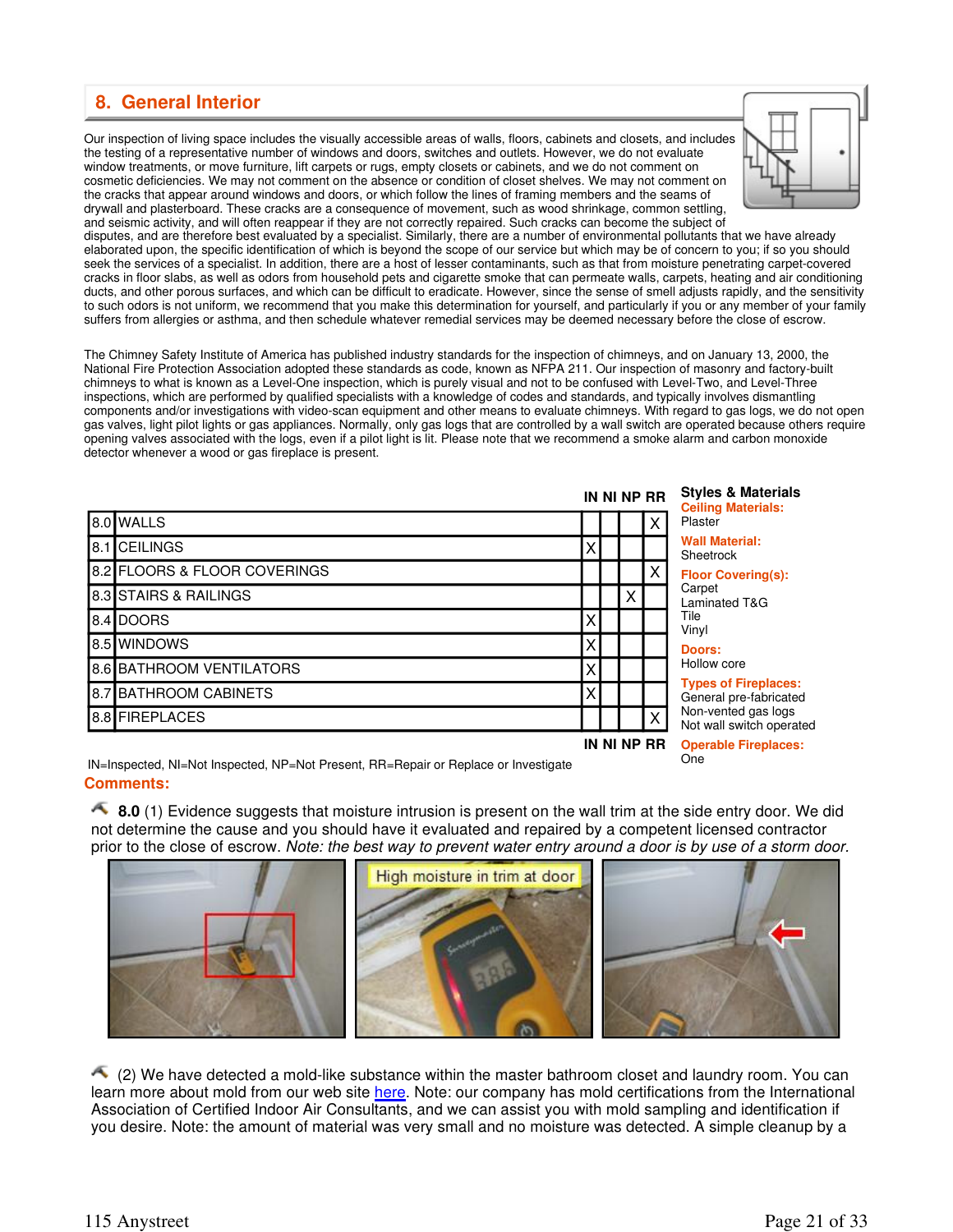qualified individual according to **EPA** guidelines is recommended.



 $\triangle$  (3) The towel bar was not installed at the master bathroom (it is under the sink).

 $\triangle$  (4) The tile wall at the master bathroom is not flat. Our opinion is that it was not installed in a workman-like manner. You should evaluate it for yourself regarding acceptability.

The tile wall in the tub/shower area of the master bathroom needs grout or sealant in order to prevent water entry behind the tiles.



 $\leftarrow$  (5) The tile wall at the master bathroom appeared to be installed directly over sheetrock, and a cement wallboard base is called for to prevent water entry behind the tiles. If water enters behind the wall, structural damage may occur which may not reveal itself until years in the future. However, we cannot be certain of the construction method without destructive testing and you should therefore have it evaluated by a tile specialist or general contractor.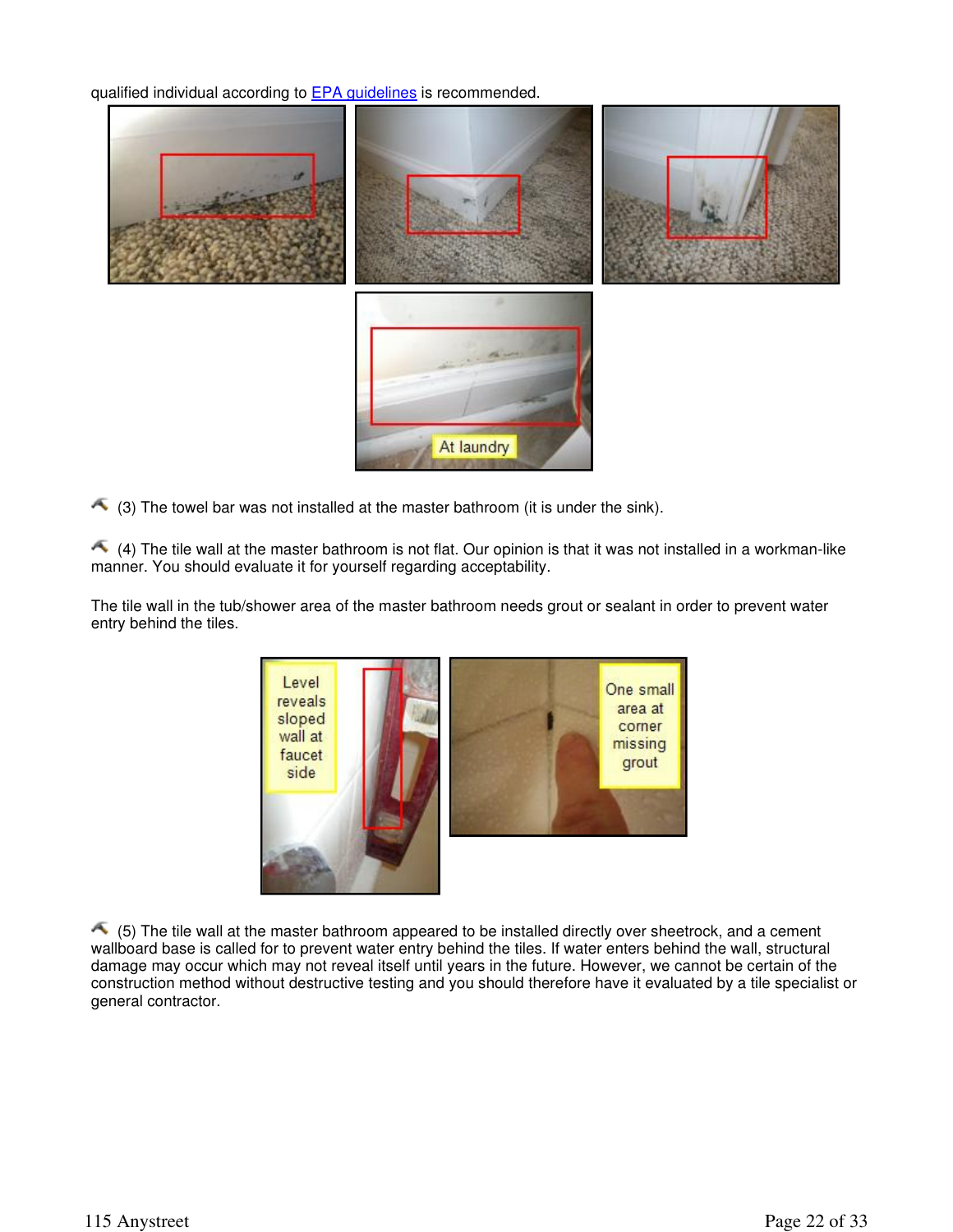

**8.2** (1) The laminate floor at the main entry is bowed or buckled, and should be evaluated by a specialist. This condition may be attributed to a poor installation or defective materials.

 (2) The floor molding nails were visible. The molding nails should have been concealed by caulk and paint. The molding at the floors and the side entry door wall were not installed in a workman-like manner. Service is recommended.

**8.8** (1) We were unable to activate the gas logs, which is not unusual. You should have the homeowner/builder demonstrate its operation and transfer any operating manuals to you.

 $\triangle$  (2) The ignitor button for the gas logs was intermittently not functional. It should be evaluated by a fireplace specialist.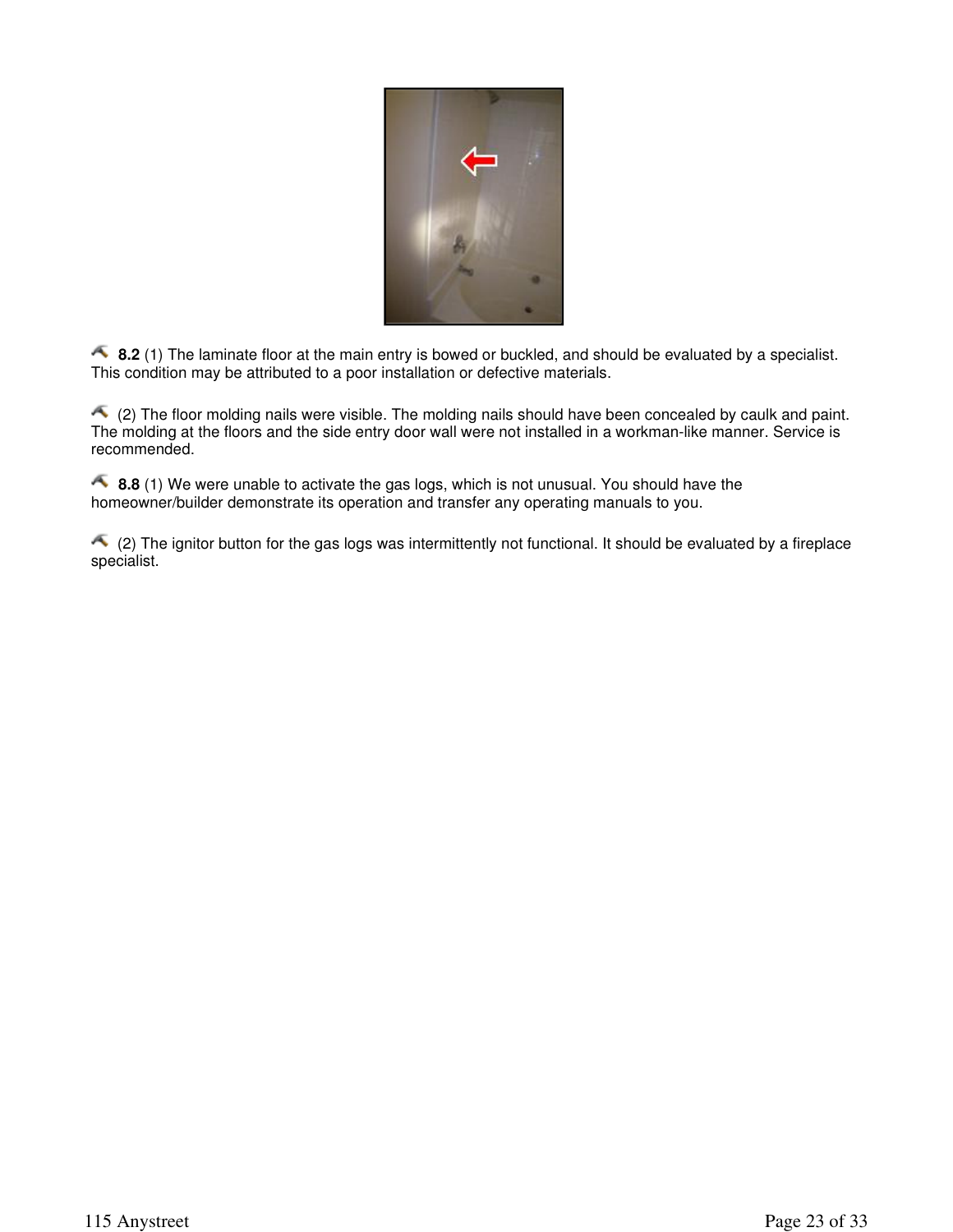#### **9. Kitchens & Appliances**

We test kitchen appliances for their functionality, but we do not calibrate temperatures or determine if the oven heated temperature corresponds to the control setting and we cannot evaluate them for their performance nor for the variety of their settings or cycles. However, if they are older than ten years, they may well exhibit decreased efficiency. Also, many older gas and electric ranges are not secured and can be easily tipped, particularly when any weight is applied to an open range door, and all such appliances should be confirmed to be secure. Regardless, we do not inspect the following items: free-standing appliances, refrigerators, freezers, trash-compactors, built-in toasters, coffee-makers, can-openers, blenders, instant hot-water dispensers, water-purifiers, barbecues, grills or rotisseries, timers, clocks,



thermostats, the self-cleaning capability of ovens, and concealed or countertop lighting, which is convenient but often installed after the initial construction and not wired to national electrical standards.

|                         |  | IN NI NP RR | <b>Styles &amp; Materials</b><br><b>Cabinet condition:</b> |
|-------------------------|--|-------------|------------------------------------------------------------|
| 9.0 CABINETS            |  |             | Functional                                                 |
| <b>19.1 IDISHWASHER</b> |  | х           | <b>Fan/Vent hood:</b><br>Re-circulating                    |
| 9.2 BUILT-IN MICROWAVE  |  |             |                                                            |
| 9.3 GARBAGE DISPOSER    |  |             |                                                            |
| 9.4 EXHAUST FAN OR HOOD |  |             |                                                            |
| 9.5 ELECTRIC RANGE      |  |             |                                                            |

**IN NI NP RR**

**Comments:**  IN=Inspected, NI=Not Inspected, NP=Not Present, RR=Repair or Replace or Investigate

**9.0** (1) Not all drawers or cabinets were fully functional due to obstructions or poor design of the kitchen. You should view this condition for yourself.



 $\triangle$  (2) One kitchen cabinet door hinge(s) was loose and needs minor service.



 $\triangle$  (3) The lazy Susan needs service to work properly. It rubs on the hardware at the base of the cabinet.

**9.1** (1) The dishwasher discharges without a visible anti-siphon valve or high drain loop (where the drain line rises above the sink drain and is securely fastened to the underside of the counter). While a common defect, this installation is contrary to most installation instructions, and also creates a potential drainage problem and a health hazard if waste water were to siphon back into the dishwashing machine. An evaluation and service by a licensed plumbing contractor is recommended.

 $\triangle$  (2) Water remains in the dishwasher when it has completed its cycles, which means that it is not working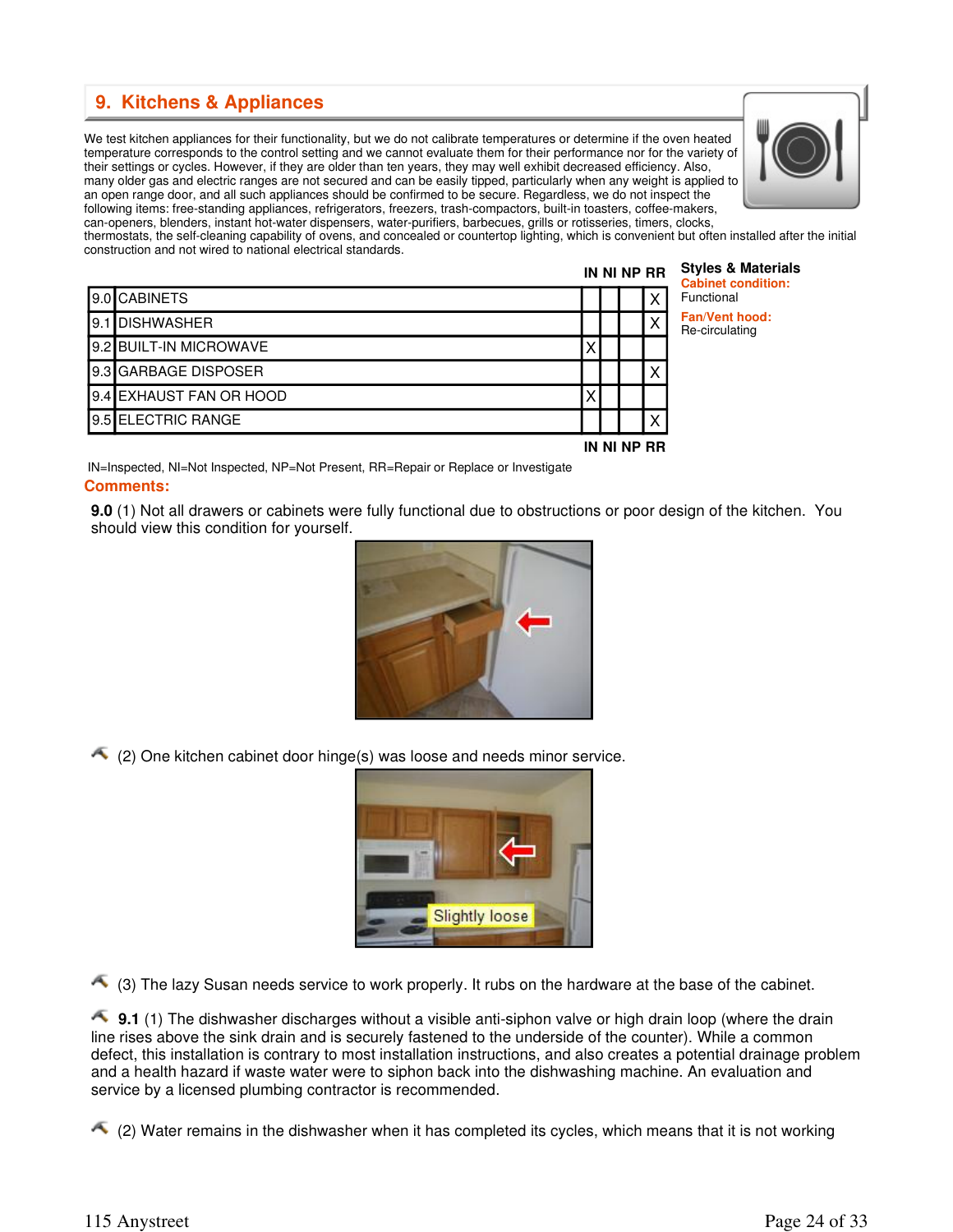efficiently, and that it should be repaired or replaced.

**9.3** The garbage disposal did not respond and needs service.

**9.5** The range is not equipped with a functional anti-tip device. Without it, slide-in and built-in kitchen ranges can tilt forward when someone applies too much pressure to an open oven door or when a child uses the door as a step. The possible result may be injuries from the tipped range or scalds and burns from hot food and liquids. This is a recommended safety feature that should be installed, and particularly if small children occupy or visit the residence.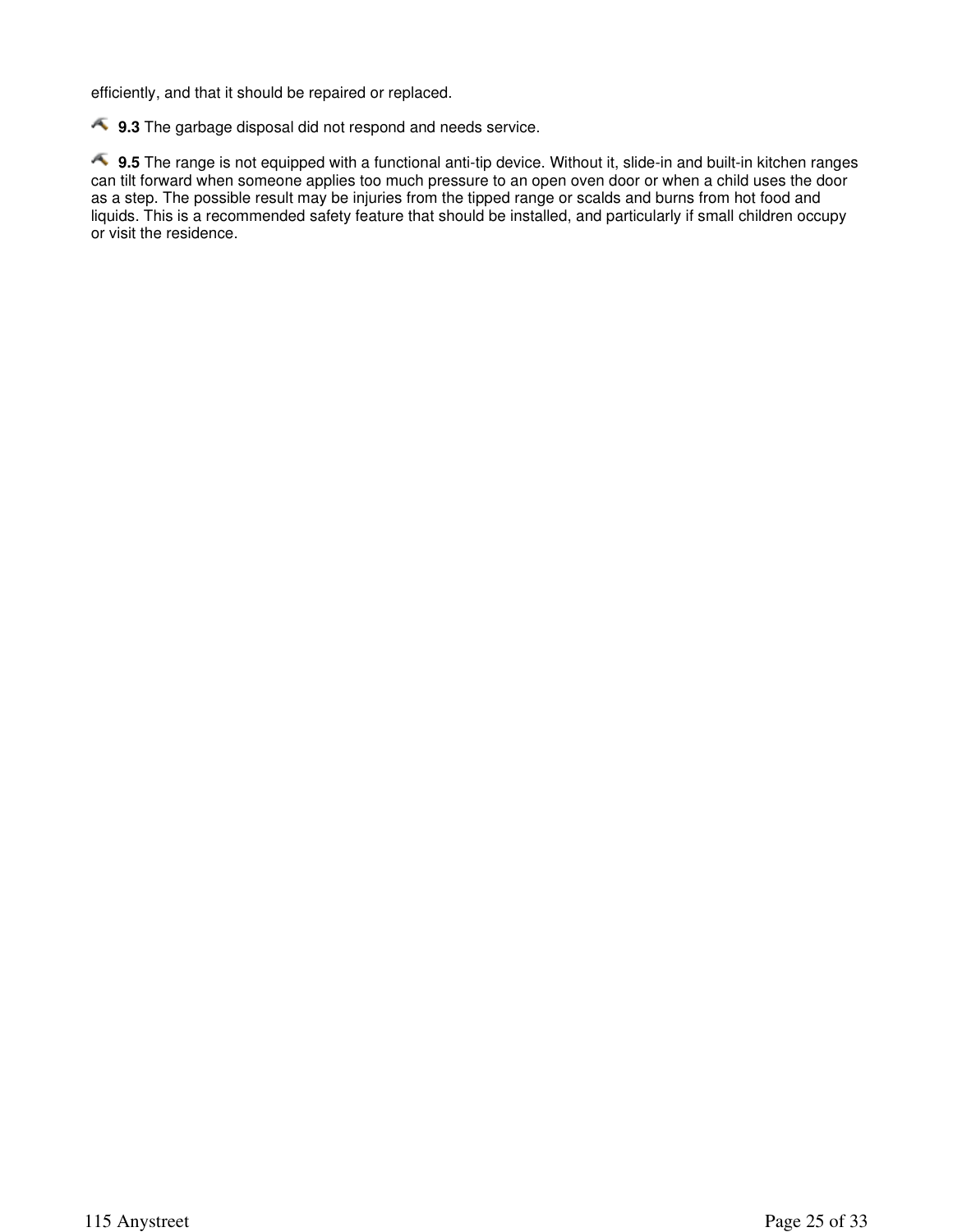

"A wise man builds his house upon the Rock" Mat. 7:24

#### **2992 Howell's Ferry Rd., Hickory Grove, SC Tel: 803-925-1502 / Fax: 803-925-2853 / Mobile: 704-351-8989 www.aohomeinspection.com / jfunderburk@aohomeinspection.com**

**SC License #: 1736 / NC License #: 2240 / NACHI #: NACHI05120170**

## **Summary Section**

#### **Customer**

#### **Address**

115 Anystreet MyTown SC

The items or discoveries listed in the Summary Section indicate that these systems or components **do not function as intended, adversely affects the habitability of the dwelling, requires repair or subsequent observation, or warrants further investigation by a qualified specialist**. This summary is not the entire report. The full report may include additional information of interest or concern to the client. It is strongly recommended that the client promptly read the complete report. For information regarding the negotiability of any item in this report under a real estate purchase contract, contact your real estate agent or an attorney. Regardless, in recommending service we have fulfilled our contractual obligation as generalists, and therefore disclaim any further responsibility. However, service of the following items prior to close of escrow is essential, because a specialist could identify further defects or recommend some upgrades that could affect your evaluation of the property. Note: any locations given, such as "left front", are oriented as if facing the front of the house from the front yard. We report what was visible and other defects may exist (beneath insulation, behind walls, floors, etc.) which were not visible. Also, photographs may be included as examples, but do not necessarily illustrate all defects observed. When two or more defects are found in a certain system (electrical for example), we strongly recommend having the entire system evaluated by a specialist. This inspection service reserves the right to amend the inspection report within 24 hours of completion. The cost for a re-inspection to verify repairs were conducted is posted on our website.

**This report copyrighted and is not transferable. It is the exclusive property of Alpha & Omega Home Inspections, LLC and the clients whose names appear herewith. Its use by any unauthorized persons is strictly prohibited, and agents are specifically cautioned against providing it to any unauthorized third party.**

#### **1. Exterior**

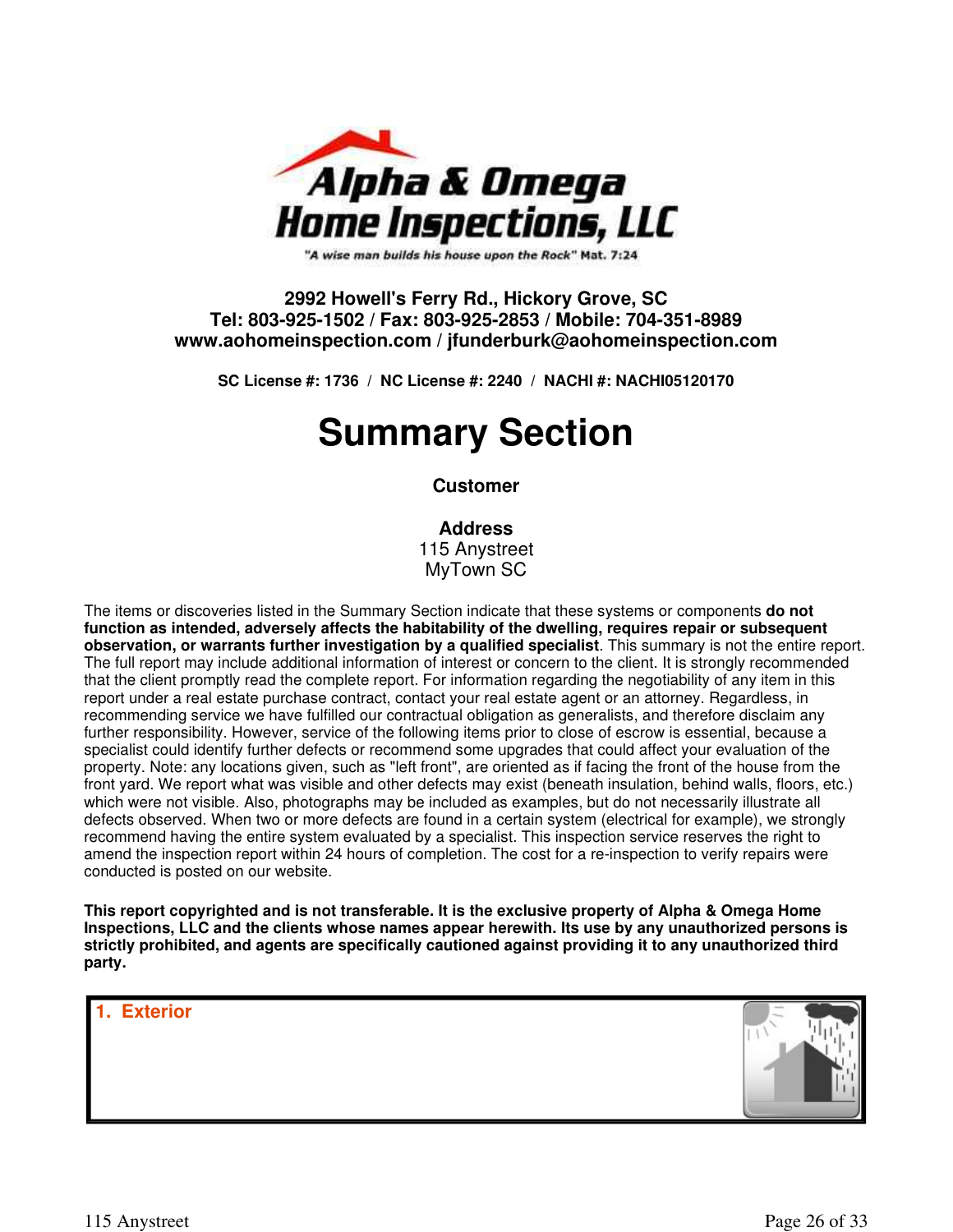#### **1.2 TRIM**

#### **Repair or Replace or Investigate**

Æ The vinyl trim at the side entry door is not tight against the door trim. The potential for water entry around the door exists. Service by a qualified contractor is recommended.

#### **1.3 SIDING / WALL COVERINGS**

#### **Repair or Replace or Investigate**

- Æ (1) The vinyl siding at the right side has one or more loose sections that may expose the sheathing to moisture. Repair or replacement of the affected sections is recommended.
- Æ (2) A wall penetration near the electric meter were not adequately sealed. Service to seal the opening(s) is recommended. Failure to seal the opening could allow water to enter unintended areas.
- Æ (3) The vinyl siding at the left side has one or more holes that may expose the sheathing to moisture. Repair or replacement of the affected sections is recommended.

#### **1.5 STEPS & HANDRAILS**

#### **Repair or Replace or Investigate**

- Æ Openings or cracks exist in the mortar between the brick steps at the front porch that should be repointed to prevent long-term deterioration of the steps during freeze-thaw cycles.
- **1.6 PAINT**

#### **Repair or Replace or Investigate**

Æ Sections of the house trim need paint (porch rails, trim, etc.). Bare wood was exposed to the elements.

#### **1.8 DOORS (Exterior)**

#### **Repair or Replace or Investigate**

- Æ (2) The threshold is not caulked or sealed at the main and side entry doors. Sealant is recommended to prevent water from wicking up into the door frame resulting in deterioration to the wood door jambs.
- Æ (3) The main entry and side entry door frame is missing caps over the screw holes.

#### **1.10 SCREENS**

#### **Repair or Replace or Investigate**

Æ Three of the window screens are damaged (2 at bay window, 1 at master bedroom), and you may wish to have them repaired.

#### **1.11 PORCHES**

#### **Inspected**

- A (1) The flashing for the front of the home was not visible. The only material visible was "house wrap", which is not an approved flashing material. The potential for water to penetrate behind the front porch and siding may exist. We suggest that you have the installation method evaluated by a licensed general contractor.
- Æ (2) The flashing for the side porch was sub-standard and may not be effective in preventing water entry against the house framing. The potential for water to penetrate behind the porch and siding may exist. We suggest that you have the installation method evaluated by a licensed general contractor.

#### **1.15 OTHER**

#### **Repair or Replace or Investigate**

One or more underground pipes exists on the property. As mentioned in our contract, we do not inspect Æ any underground components. We offer this information as a courtesy and you may want to further

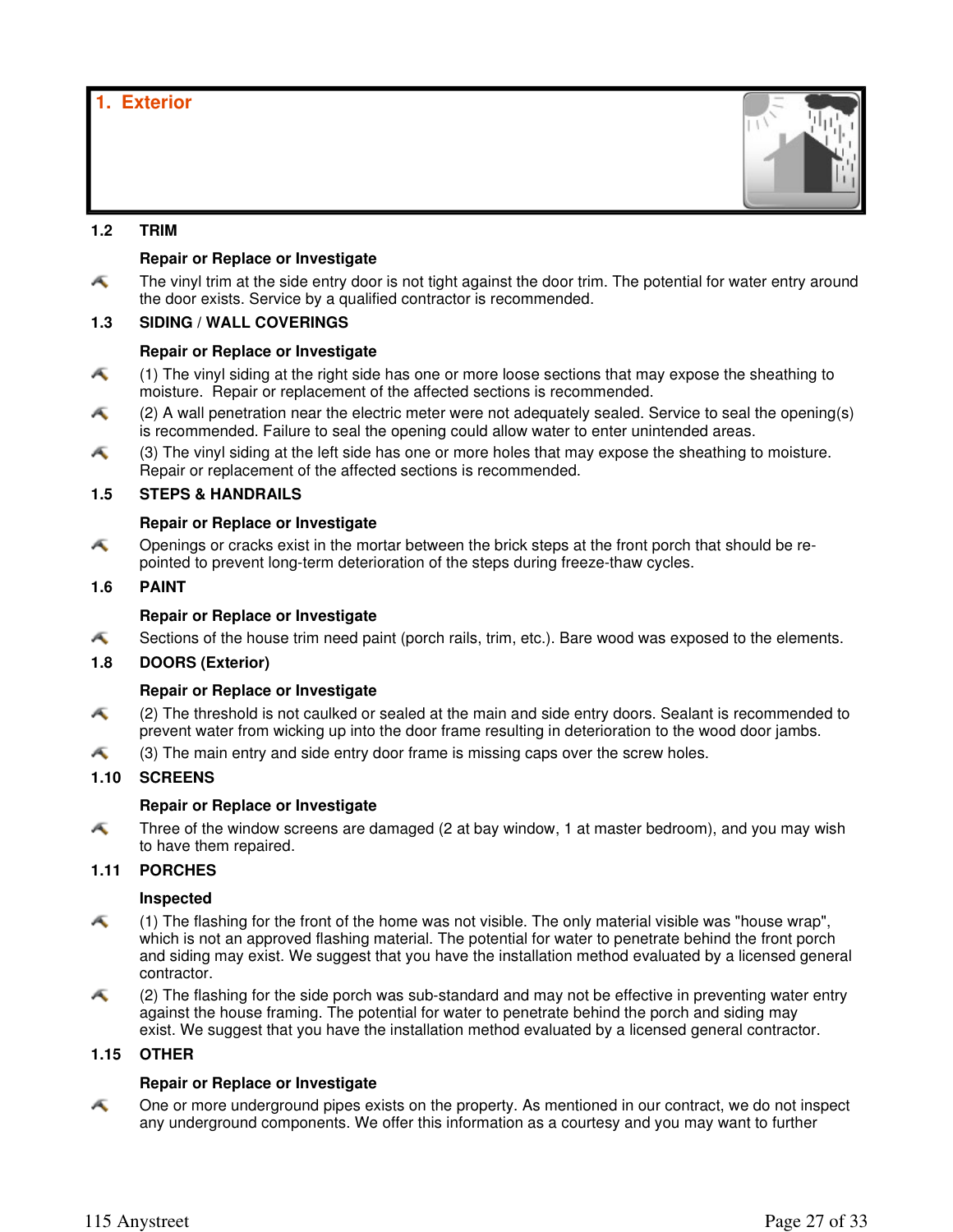**1. Exterior**



investigate the pipe, and its purpose.

### **3. Electrical System**



#### **Repair or Replace or Investigate**

A 30 amp breaker provided over-current protection to an air conditioner which is rated for a maximum 20 Æ amp breaker. This circuit is thought to be "over-fused" and needs service. Failure to correct the issue may damage the unit and/or result in a fire.

#### **3.6 FIXTURES & OUTLETS**

#### **Repair or Replace or Investigate**

- Æ (1) No wall switch was provided for the light in the attic. One is required by today's commonly accepted construction standards whenever HVAC equipment is present or storage space is provided. A switch is recommended.
- Æ (2) We were unable to activate one or more of the exterior lights at the side entry door. They should be serviced or demonstrated to be functional. (The bulb may simply be burned out.)

#### **3.8 SMOKE ALARMS**

#### **Repair or Replace or Investigate**

Æ One or more of the smoke alarms is chirping, and should be serviced, which probably involves changing the battery.



#### **4.0 CRAWL SPACE**

#### **Repair or Replace or Investigate**

(2) An abandoned fireplace exists in the crawl space, which you may wish to have removed. Æ

#### **4.4 SUB-FLOOR INSULATION**

#### **Repair or Replace or Investigate**

- Æ (1) Large portions of the sub-floor are uninsulated. Insulating the sub-floor to a minimum level of R-19 is recommended for thermal efficiency.
- Æ (2) Floor insulation has been installed up-side down. The vapor barrier should be installed against the sub-floor. Service to reverse the insulation is recommended. And since the improper installation of insulation can trap moisture against the floor framing and may result in decay, the floor structure should

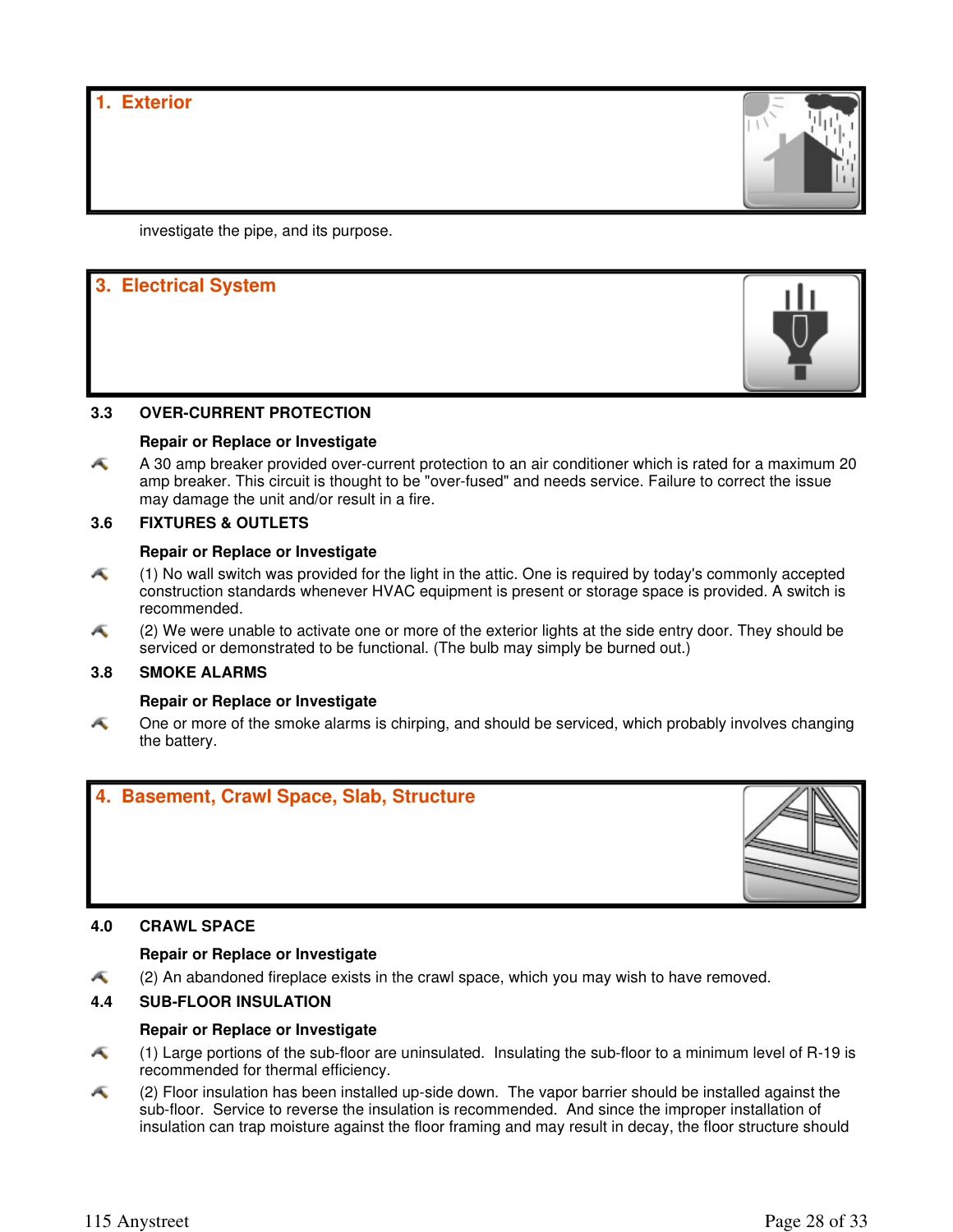be thoroughly evaluated by a licensed contractor.

#### **4.5 EVIDENCE OF WATER SEEPAGE**

#### **Repair or Replace or Investigate**

Æ The soils in the crawlspace show signs of erosion, which could indicate a chronic drainage problem. However, it was dry at the time of the inspection and we cannot be certain that water intrusion is present. Moisture can adversely affect the house foundation and can facilitate the growth of a variety of molds that can promote unhealthy conditions. We recommend that you observe the crawl space during a period of heavy or prolonged rain prior to the close of escrow.

# **5. Plumbing System**

#### **5.1 VISIBLE WASTE PIPING**

#### **Repair or Replace or Investigate**

Æ There is a waste pipe leak in the crawl space beneath the bathroom, which should be repaired by a licensed plumber within the contingency period, or before the close of escrow. This is particularly important because leaks can lead to the growth of molds and fungi, which can have an adverse influence on health.

#### **5.4 MAIN WATER SHUT-OFF (describe location)**

#### **Repair or Replace or Investigate**

Æ There is no apparent main shut-off valve at the residence to facilitate an emergency water supply shutoff, which means that the water would have to be turned off at the street with a large specialized tool called a plumber's key. Note: today's commonly accepted construction standards require a main water shut-off valve near the entrance of the water service into the building and one is recommended.

#### **5.6 SHOWERS & ALL FIXTURES**

#### **Repair or Replace or Investigate**

- (1) Water leaks between the kitchen sink and countertop into the cabinet below. Sealant is Æ recommended to prevent long term damage to the cabinet interior.
- Æ (2) The hall bathroom toilet tank leaks. We recommend repair by a licensed plumbing contractor, which may involve replacement of the toilet tank bolts and seals.
- Æ (3) The hall bathroom tub/shower is chipped and you should view it for yourself regarding acceptability. We recommend repair by a fiberglass specialist.

#### **5.11 WASHER & DRYER CONNECTIONS**

#### **Repair or Replace or Investigate**

The dryer vent in the crawlspace was corrugated, flexible ducting. Today's commonly accepted Æ standards specify that corrugated ducts may be used only within the first 8 feet and may not be concealed within construction. The concealed ducts should be rigid metal ducts or equivalent, without screws, vented to the exterior of the home. This is recommended for fire safety reasons.

#### **5.12 GAS PIPING**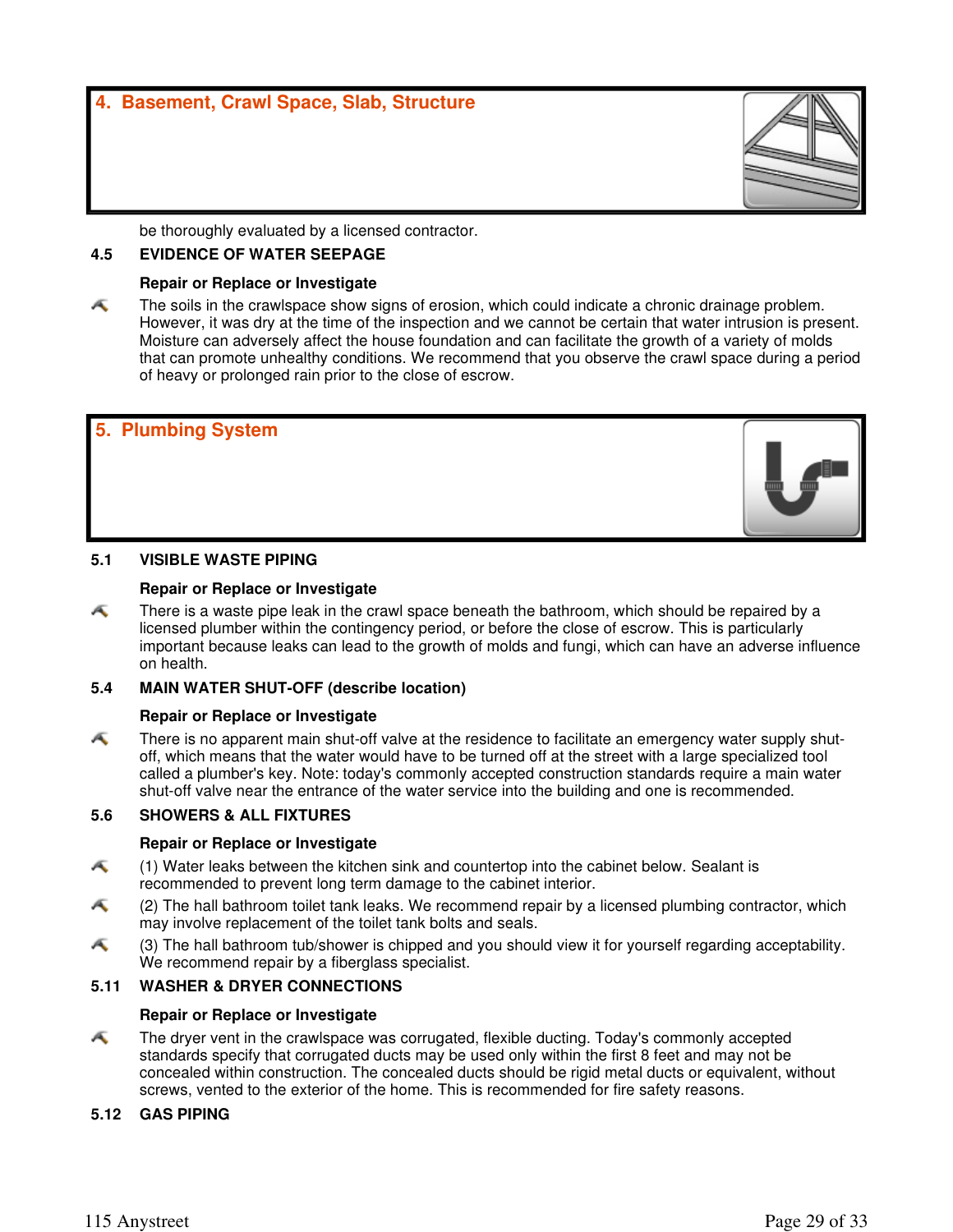#### **5. Plumbing System**



#### **Repair or Replace or Investigate**

Æ A gas leak was detected and we could not determine the source of the leak. Service by a licensed and competent contractor or the gas utility is recommended.

#### **5.13 OTHER EQUIPMENT (waste ejection systems, laundry tubs, wet bars, etc.)**

#### **Repair or Replace or Investigate**

Æ The laundry sink is not secured to the floor or wall, and movement may contribute to pipe leaks.





#### **Repair or Replace or Investigate**

Æ (2) The furnace system would not respond to the thermostat and service is recommended. This service should be scheduled prior to the close of escrow, because a specialist might reveal additional defects or recommend upgrades that could affect your evaluation of the systems.

#### **6.1 AC CONDITION & OPERATION**

#### **Repair or Replace or Investigate**

Æ (3) The condensate drain(s) do not discharge sufficiently above grade. It is clogged or will likely become clogged by mulch, debris, soil, or insects. Service to raise the condensate drain or lower the grade is recommended.We recommend at least 6" above grade, if possible, to allow for occasional observation of system function.

#### **6.4 FILTERS**

#### **Repair or Replace or Investigate**

Æ The return air filter was displaced, which allows return air to bypass it. Missing or misplaced filters can cause significant dust build-up on evaporator coils, circulating fans and inside ducts. Since none of these components were examined because it would require disassembly of the HVAC system or specialized equipment, you should have the system serviced by a licensed HVAC contractor prior to close of escrow. The filter should be re-positioned to capture all return air. The service should include a determination as to whether the ducts should be professionally cleaned.





#### **7.0 ACCESS**

**Repair or Replace or Investigate**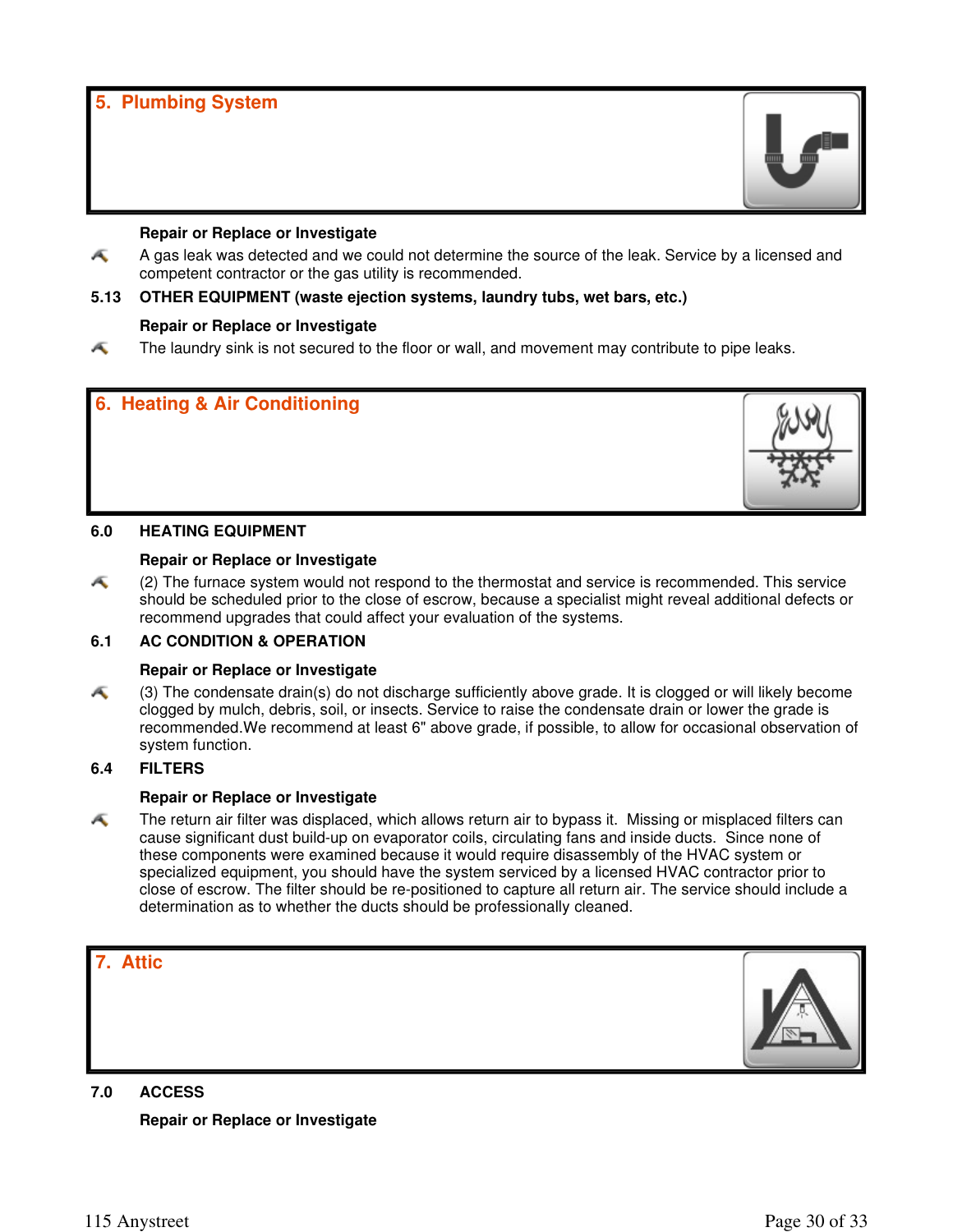#### **7. Attic**

- Æ (1) No insulation was provided at the interior of the attic opening. We recommend that you insulate the access for maximum thermal efficiency.
- Æ (2) The drop down stairs are not installed according to instructions, which specifies the use of 16D nails, not screws. Nails other than 16D were used. Service is recommended for safety reasons.

#### **7.1 INSULATION IN ATTIC**

#### **Repair or Replace or Investigate**

Æ Portions of the ceilings are uninsulated. For thermal efficiency, you may want to add insulation to bring the attic up to today's standard of R30. Note: R30 would be approximately 12 inches of fiberglass and 10 inches of cellulous.

#### **7.4 VENTILATION OF ATTIC**

#### **Repair or Replace or Investigate**

Æ Soffit vents have been obstructed by insulation. It is recommended that the insulation be sufficiently removed from soffit vents to provide adequate attic ventilation.

## **8. General Interior**

#### **8.0 WALLS**

#### **Repair or Replace or Investigate**

- Æ (1) Evidence suggests that moisture intrusion is present on the wall trim at the side entry door. We did not determine the cause and you should have it evaluated and repaired by a competent licensed contractor prior to the close of escrow. Note: the best way to prevent water entry around a door is by use of a storm door.
- (2) We have detected a mold-like substance within the master bathroom closet and laundry room. You Æ can learn more about mold from our web site here. Note: our company has mold certifications from the International Association of Certified Indoor Air Consultants, and we can assist you with mold sampling and identification if you desire. Note: the amount of material was very small and no moisture was detected. A simple cleanup by a qualified individual according to EPA guidelines is recommended.
- Æ (3) The towel bar was not installed at the master bathroom (it is under the sink).
- Æ (4) The tile wall at the master bathroom is not flat. Our opinion is that it was not installed in a workmanlike manner. You should evaluate it for yourself regarding acceptability.

The tile wall in the tub/shower area of the master bathroom needs grout or sealant in order to prevent water entry behind the tiles.

Æ (5) The tile wall at the master bathroom appeared to be installed directly over sheetrock, and a cement wallboard base is called for to prevent water entry behind the tiles. If water enters behind the wall, structural damage may occur which may not reveal itself until years in the future. However, we cannot be certain of the construction method without destructive testing and you should therefore have it evaluated by a tile specialist or general contractor.

#### **8.2 FLOORS & FLOOR COVERINGS**

#### **Repair or Replace or Investigate**

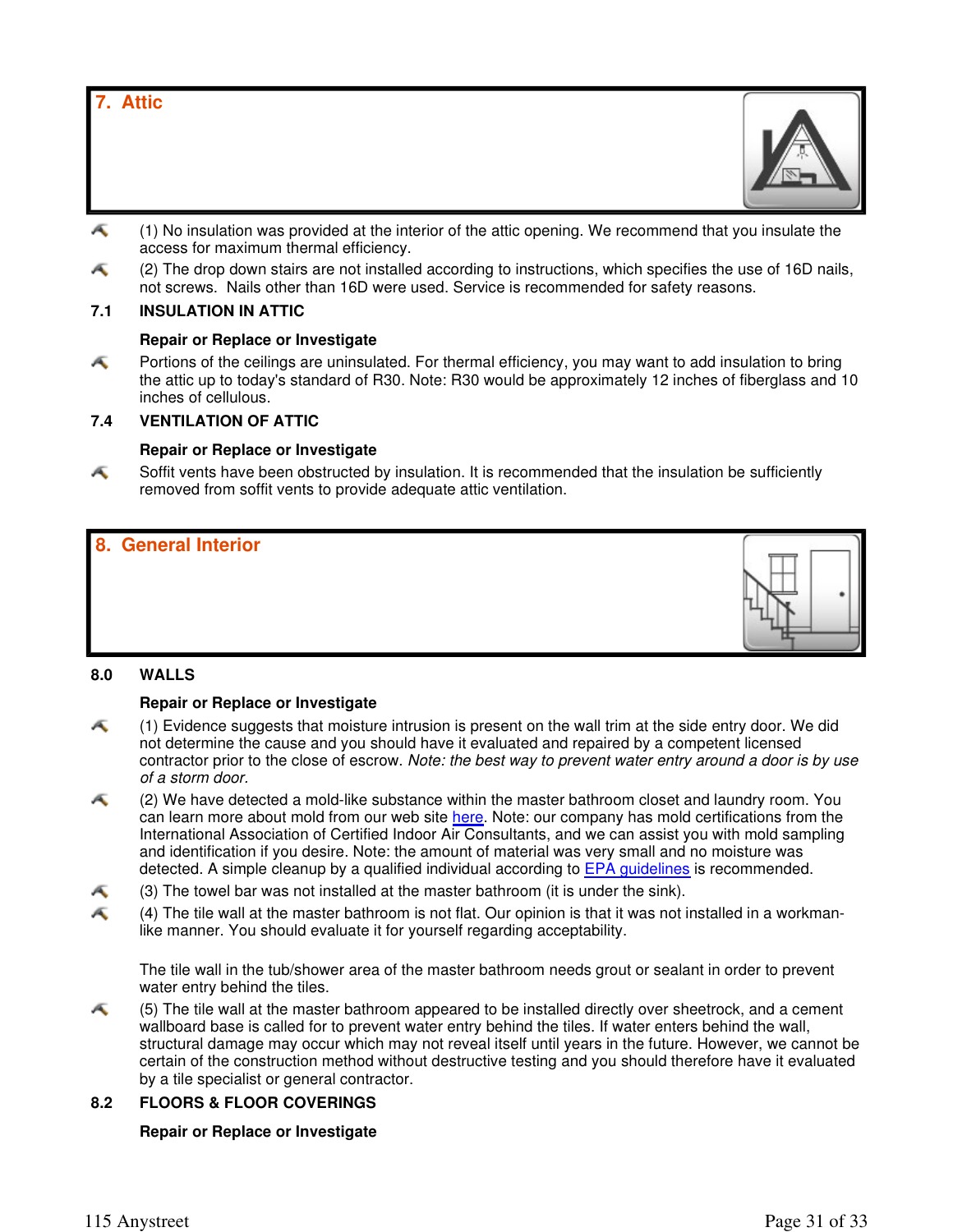**8. General Interior**



- Æ (1) The laminate floor at the main entry is bowed or buckled, and should be evaluated by a specialist. This condition may be attributed to a poor installation or defective materials.
- Æ (2) The floor molding nails were visible. The molding nails should have been concealed by caulk and paint. The molding at the floors and the side entry door wall were not installed in a workman-like manner. Service is recommended.

#### **8.8 FIREPLACES**

#### **Repair or Replace or Investigate**

- Æ (1) We were unable to activate the gas logs, which is not unusual. You should have the homeowner/builder demonstrate its operation and transfer any operating manuals to you.
- Æ (2) The ignitor button for the gas logs was intermittently not functional. It should be evaluated by a fireplace specialist.

#### **9. Kitchens & Appliances**



#### **Repair or Replace or Investigate**

- (2) One kitchen cabinet door hinge(s) was loose and needs minor service. Æ
- Æ (3) The lazy Susan needs service to work properly. It rubs on the hardware at the base of the cabinet.

#### **9.1 DISHWASHER**

#### **Repair or Replace or Investigate**

- Æ (1) The dishwasher discharges without a visible anti-siphon valve or high drain loop (where the drain line rises above the sink drain and is securely fastened to the underside of the counter). While a common defect, this installation is contrary to most installation instructions, and also creates a potential drainage problem and a health hazard if waste water were to siphon back into the dishwashing machine. An evaluation and service by a licensed plumbing contractor is recommended.
- Æ (2) Water remains in the dishwasher when it has completed its cycles, which means that it is not working efficiently, and that it should be repaired or replaced.

#### **9.3 GARBAGE DISPOSER**

#### **Repair or Replace or Investigate**

Æ The garbage disposal did not respond and needs service.

#### **9.5 ELECTRIC RANGE**

#### **Repair or Replace or Investigate**

A The range is not equipped with a functional anti-tip device. Without it, slide-in and built-in kitchen ranges can tilt forward when someone applies too much pressure to an open oven door or when a child uses the door as a step. The possible result may be injuries from the tipped range or scalds and burns from hot food and liquids. This is a recommended safety feature that should be installed, and particularly if small children occupy or visit the residence.